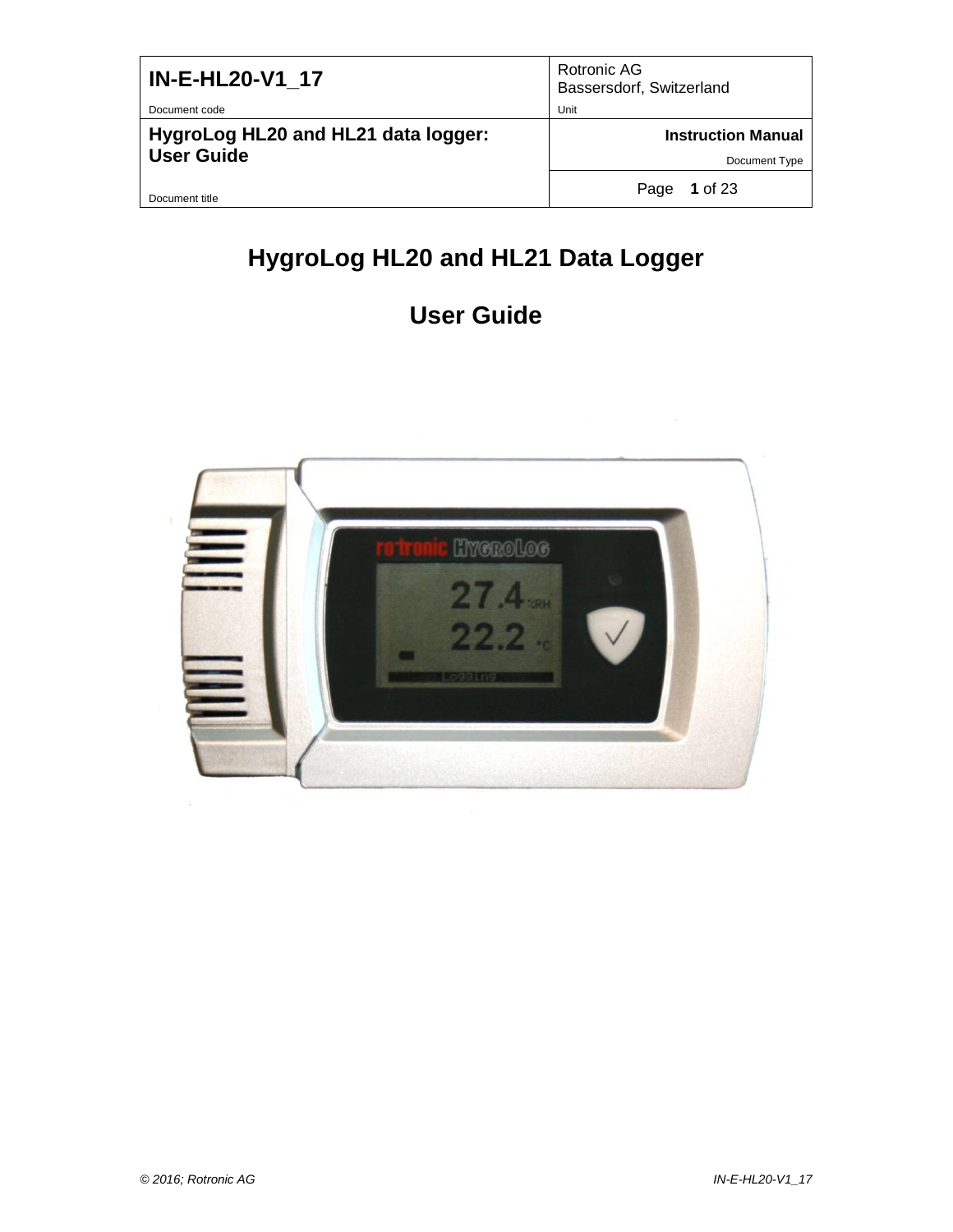| <b>IN-E-HL20-V1 17</b>                                   | Rotronic AG<br>Bassersdorf, Switzerland    |
|----------------------------------------------------------|--------------------------------------------|
| Document code                                            | Unit                                       |
| HygroLog HL20 and HL21 data logger:<br><b>User Guide</b> | <b>Instruction Manual</b><br>Document Type |
| Document title                                           | Page $2$ of 23                             |

### Table of contents:

| $\mathbf 1$    |  |
|----------------|--|
| 1 <sub>1</sub> |  |
| $2_{-}$        |  |
| 2.1            |  |
| 2.2            |  |
| 2.3            |  |
| 2.4            |  |
| 2.5            |  |
| 2.6            |  |
| 2.7            |  |
| 2.8            |  |
| 2.9            |  |
| 2.10           |  |
| 2.11           |  |
| 2.12           |  |
| 2.13           |  |
| 3.             |  |
| 3.1            |  |
| 3.2            |  |
| 3.3            |  |
| 3.4            |  |
| 3.5            |  |
| 4.             |  |
| 4.1            |  |
| 4.2            |  |
| 5.             |  |
| 5.1            |  |
| 5.2            |  |
| 6.             |  |
| 7.             |  |
| 8.             |  |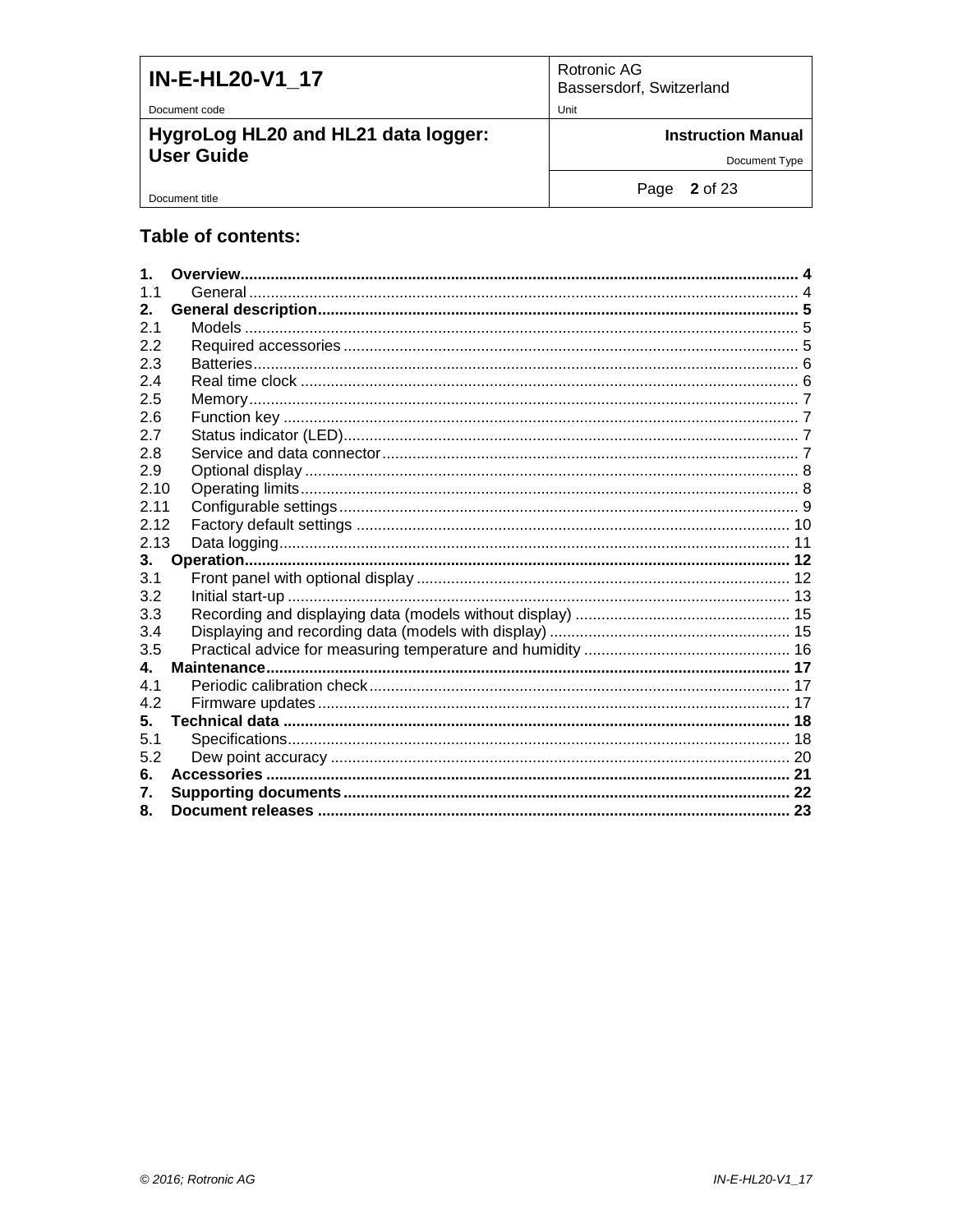| <b>IN-E-HL20-V1 17</b>                                   | Rotronic AG<br>Bassersdorf, Switzerland    |
|----------------------------------------------------------|--------------------------------------------|
| Document code                                            | Unit                                       |
| HygroLog HL20 and HL21 data logger:<br><b>User Guide</b> | <b>Instruction Manual</b><br>Document Type |
|                                                          |                                            |
| Document title                                           | 3 of 23<br>Page                            |

### **Applicability:**

This manual is valid for instruments with firmware version 3.x or higher. Changes in the last character of the version number reflect minor changes in the internal software of the instrument that do not affect the manner in which the instrument should be operated.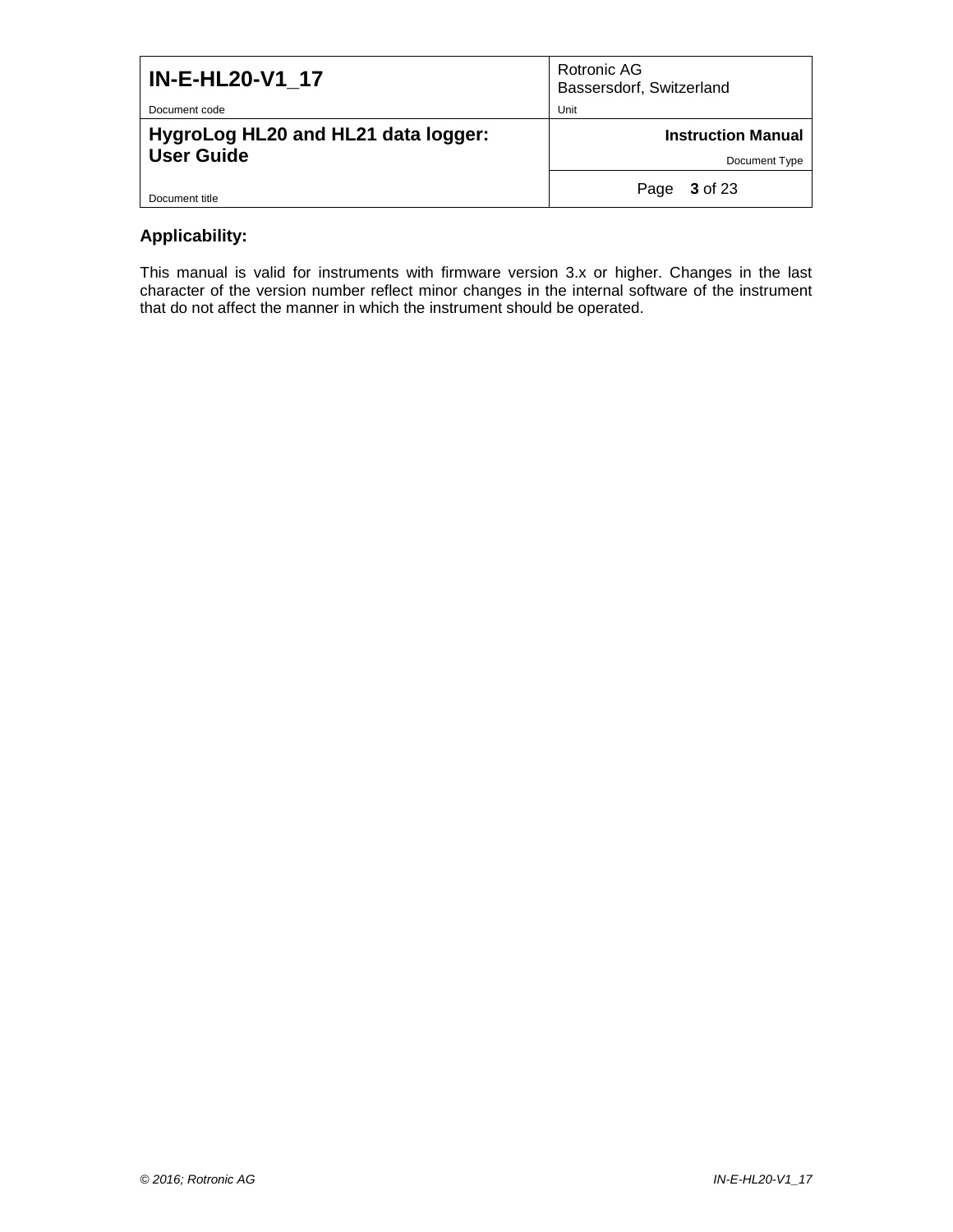| <b>IN-E-HL20-V1 17</b>                                   | Rotronic AG<br>Bassersdorf, Switzerland    |
|----------------------------------------------------------|--------------------------------------------|
| Document code                                            | Unit                                       |
| HygroLog HL20 and HL21 data logger:<br><b>User Guide</b> | <b>Instruction Manual</b><br>Document Type |
| Document title                                           | 4 of 23<br>Page                            |

# <span id="page-3-0"></span>**1. Overview**

### <span id="page-3-1"></span>*1.1 General*

The HygroLog HL20 data logger can record up to 20,000 pairs of relative humidity and temperature values within the range of 0 to 100 %RH and -10 to 60°C (14 to 140°F).

The HygroLog HL21 data logger can record up to 20,000 temperature values within the range of -10 to 60°C (14 to 140°F). Models with the optional LC display are limited 0 to 50°C (32 to 122°F).

Temperature is measured with a Pt100 RTD. Relative humidity is measured with a ROTRONIC Hygromer IN1 capacitive sensor. Both sensors are internal and there is no apparent probe.

Both the HL20 and HL21 require three AA batteries (1.5V) for power. Depending on both the log interval and the display option, these data loggers can record data over a time period of up to 20 months without replacing the batteries.

Configuration of the HL20 and HL21, as well as the downloading and viewing of recorded data, requires a PC with the ROTRONIC HW4 software installed as well as a service cable such as the AC3006

Based on the ROTRONIC AirChip 3000 digital technology the HL20 and HL21 offer the following features:

- o Unit system: metric or English
- o Real time clock (runs for up to 4 hours without the 3 AA batteries after initial charge)
- o Calculation of the dew or frost point (calculated parameter can be displayed but not recorded)
- o Optional LC display (%RH, temperature) with battery charge indicator and message bar
- o Function key: starts and stops data logging, turns optional LC display on and off
- o Status indicator (LED): flashes green when logging, flashes red for out-of-limit values or a logger problem
- o Humidity temperature calibration and adjustment
- o Simulator mode (used to validate the data recording function)

#### **Note**:

Instructions for using the HW4 software are not included in this manual. These instructions are shipped separately on the software CD ROM.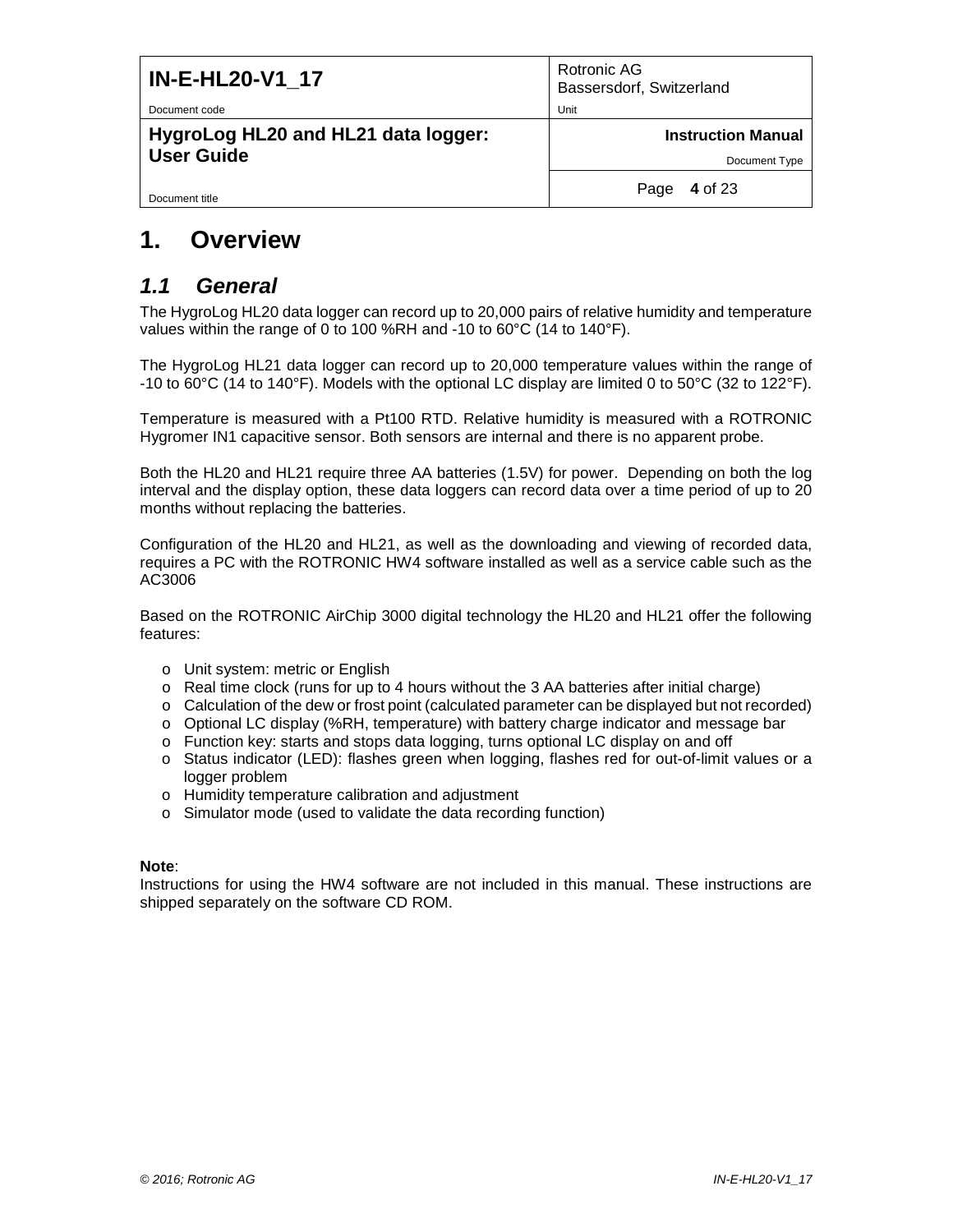| <b>IN-E-HL20-V1 17</b><br>Document code                  | Rotronic AG<br>Bassersdorf, Switzerland<br>Unit |
|----------------------------------------------------------|-------------------------------------------------|
| HygroLog HL20 and HL21 data logger:<br><b>User Guide</b> | <b>Instruction Manual</b><br>Document Type      |
| Document title                                           | 5 of 23<br>Page                                 |

# <span id="page-4-0"></span>**2. General description**

### <span id="page-4-1"></span>*2.1 Models*

### **Basic models without display**

- o HygroLog HL-20: relative humidity and temperature logger, function key, status indicator (LED), internal sensors protected by a slotted cover.
- o HygroLog HL-21: temperature data logger, function key, status indicator (LED), internal Pt100 RTD

### **Models with display**

- o HygroLog HL-20D: same as HL20, LC display with backlight, message bar and battery charge indicator
- o HygroLog HL-21D: same as HL21, LC display with backlight, message bar and battery charge indicator

### <span id="page-4-2"></span>*2.2 Required accessories*

The following accessories are required in order to be able to configure the logger and to download and view the recorded data:

- o Cable AC3006 or equivalent (plugs into a USB port of the PC)
- o PC with the ROTRONIC HW4 software installed (version 2.4.0 or higher)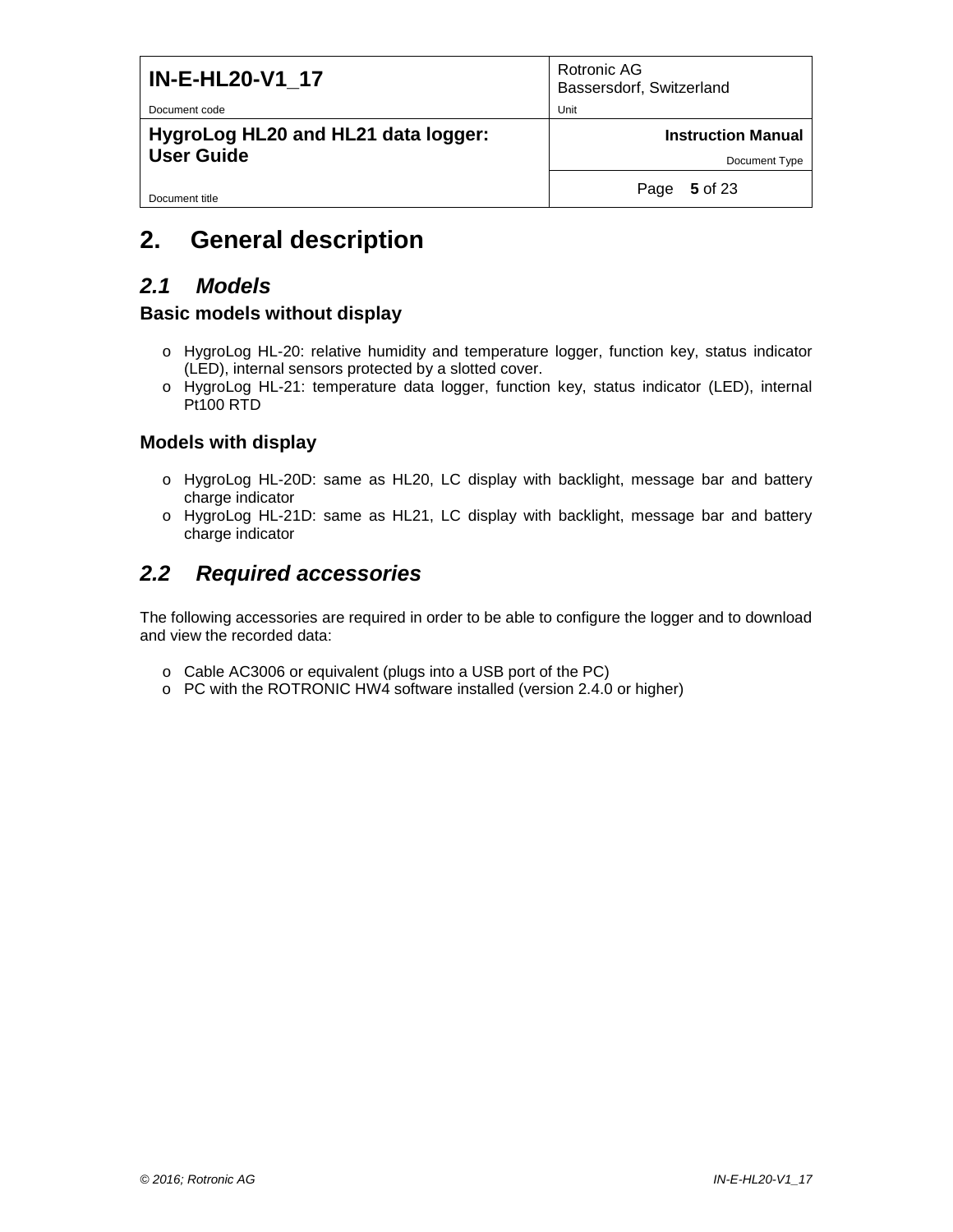| <b>IN-E-HL20-V1 17</b>                                   | Rotronic AG<br>Bassersdorf, Switzerland    |
|----------------------------------------------------------|--------------------------------------------|
| Document code                                            | Unit                                       |
| HygroLog HL20 and HL21 data logger:<br><b>User Guide</b> | <b>Instruction Manual</b><br>Document Type |
| Document title                                           | 6 of 23<br>Page                            |

# <span id="page-5-0"></span>*2.3 Batteries*

All models ship with three AA batteries which must be inserted first (see battery replacement).

#### **Note**:

To conserve battery power, models with the LC display are shipped with the Display Sleep function enabled and set to 1 minute (see Software Functions). When the function key has not been pressed for some time (in this case 1 minute), the display sleep function automatically turns the display off. The display can be temporarily turned on at any time by pressing on the function key.

### **2.3.1 Battery lifetime**

The battery lifetime depends on the manner in which the HL20 or HL21 is being used. The following examples are based on the following assumptions:

- o Fresh set of AA batteries (2900 mAh)
- o Display backlight turned off (if applicable)
- o Log interval set to 30 minutes

|                                                                | <b>Battery lifetime in months</b> |
|----------------------------------------------------------------|-----------------------------------|
| Models w/o LC display                                          | 20                                |
| Models with LC display, display sleep function set to 1 minute | 13                                |
| Models with LC display, display sleep function disabled        | 5                                 |

# <span id="page-5-1"></span>*2.4 Real time clock*

After inserting a fresh set of batteries for the first time, the real time clock must be adjusted prior to using the HL20 or HL21 (see "Operation"). The real time clock is powered from a large capacitor and can run for up to 4 hours without the batteries. Removing the battery for an extended period of time will cause the logger to completely lose track of the date and time.

Because of the requirement to always keep track of the date and time, the HL20 and HL21 do not have a power on/off switch.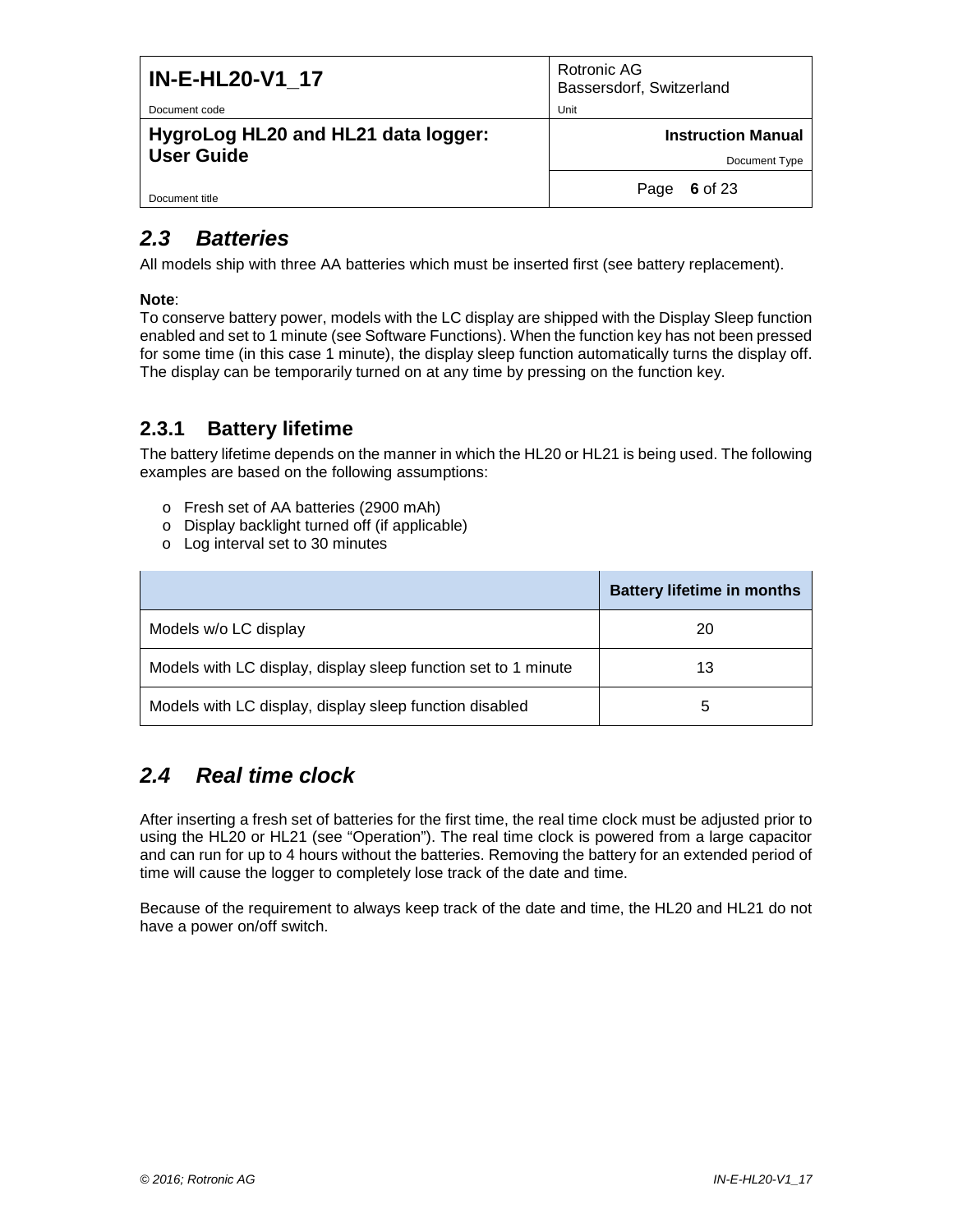| <b>IN-E-HL20-V1 17</b>                                   | Rotronic AG<br>Bassersdorf, Switzerland    |
|----------------------------------------------------------|--------------------------------------------|
| Document code                                            | Unit                                       |
| HygroLog HL20 and HL21 data logger:<br><b>User Guide</b> | <b>Instruction Manual</b><br>Document Type |
| Document title                                           | 7 of 23<br>Page                            |
|                                                          |                                            |

## <span id="page-6-0"></span>*2.5 Memory*

All models use a non-volatile EEPROM internal memory to hold the measurement data. The memory cannot be removed from the data logger.

Memory capacity is as follows:

HL20: 20,000 pairs of relative humidity and temperature values HL21: 20,000 temperature values

## <span id="page-6-1"></span>*2.6 Function key*

The function key is used as follows:

- o Long key press: press the key for a few seconds to start or stop data logging.
- o Short key press: depending on the configuration settings of the display (display sleep function) a short key press turns on and off the optional LC display.

For more details, see "Operation"

# <span id="page-6-2"></span>*2.7 Status indicator (LED)*

The status indicator consists of a green and red LED. The green side of the LED flashes every 5 seconds when logging is active. The red side of the LED flashes every 5 seconds when a measured value is out of limits (see "Configurable settings") or when the logger requires attention (low battery, memory full, major sensor failure – such as open or shorted sensor)

### <span id="page-6-3"></span>*2.8 Service and data connector*

The service / data connector (mini-USB type) can be accessed after removing the back cover (see Operation). The connector gives access to the data logger UART digital interface (Universal Asynchronous Receiver Transmitter).

Configuring the data logger or retrieving the recorded data requires cable AC3006 or equivalent. One end of the cable plugs into the service / data connector. The other end plugs into the USB of a PC with the ROTRONIC HW4 software installed. See "Initial start-up" for the location of the service / data connector.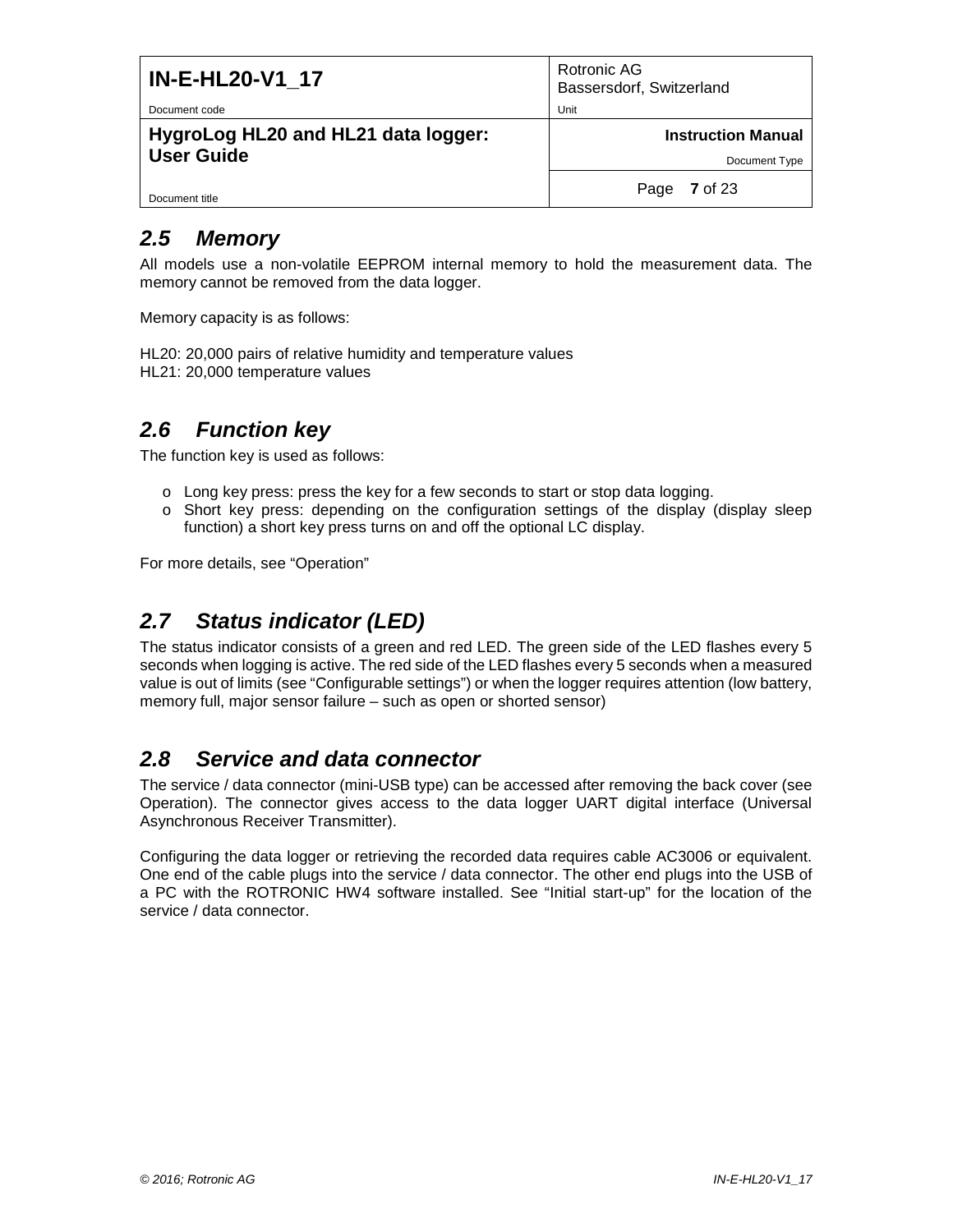| <b>IN-E-HL20-V1 17</b>              | Rotronic AG<br>Bassersdorf, Switzerland |
|-------------------------------------|-----------------------------------------|
| Document code                       | Unit                                    |
| HygroLog HL20 and HL21 data logger: | <b>Instruction Manual</b>               |
| <b>User Guide</b>                   | Document Type                           |
| Document title                      | 8 of 23<br>Page                         |

# <span id="page-7-0"></span>*2.9 Optional display*

The optional LC display has a backlight which can be enabled or disabled when configuring the data logger.

- o HL20D: depending on the configuration of the logger, the LC display shows relative humidity and temperature or the dew / frost point and temperature. The top line displays humidity (%RH or the dew / frost point)
- o HL21D: the LC display shows temperature.

The LC display can be configured to show the measured or calculated values with either one or two decimals.

#### **Note:**

The LC display is automatically turned on when the data logger is connected to the USB port of a PC by means of cable AC3006 or equivalent.

# <span id="page-7-1"></span>*2.10 Operating limits*

Models without display:

- o -10…60 °C with the factory supplied alkaline batteries
- o 0…100 %RH, non condensing

Models with display:

- o 0…50 °C with the factory supplied alkaline batteries
- o 0…100 %RH, non condensing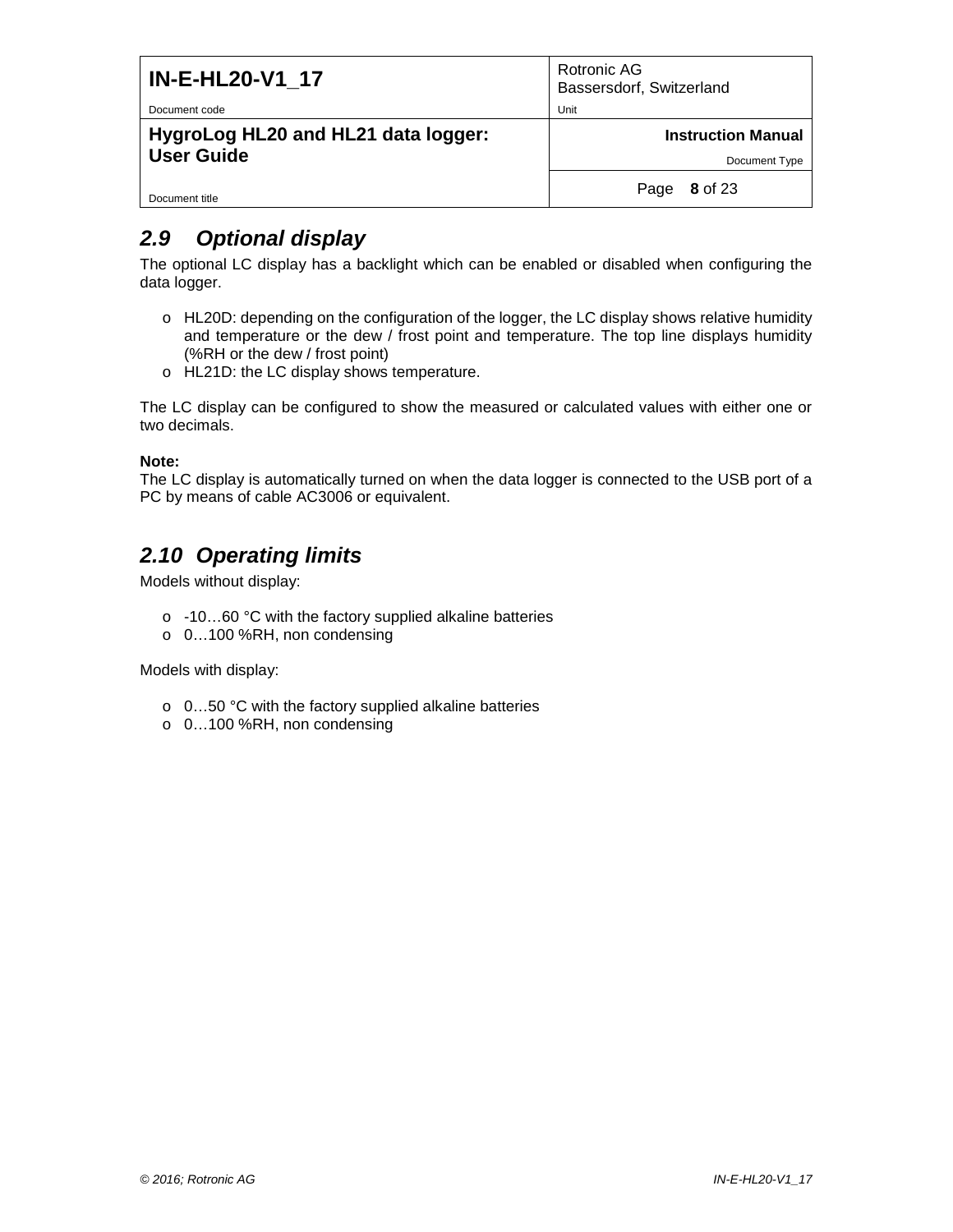| <b>IN-E-HL20-V1_17</b>                                   | Rotronic AG<br>Bassersdorf, Switzerland    |
|----------------------------------------------------------|--------------------------------------------|
| Document code                                            | Unit                                       |
| HygroLog HL20 and HL21 data logger:<br><b>User Guide</b> | <b>Instruction Manual</b><br>Document Type |
| Document title                                           | <b>9</b> of 23<br>Page                     |

## <span id="page-8-0"></span>*2.11 Configurable settings*

Configuration of the data logger by the user and access to its functions requires a PC with the ROTRONIC HW4 software (version 2.4.0 or higher) installed. Service cable AC3006 is used to connect the service / data connector to a USB port of the PC.

Instructions regarding the configuration of the data logger and access to its functions are provided in the following manuals:

```
E-M-HW4v3-F2-018
E-M-HW4v3-Main (§ 7.5)
E-M-HW4v3-A2-001
```
### **2.11.1 Relative humidity symbol and temperature unit**

Both the symbol representing relative humidity and the temperature can be configured to suit local requirements.

### **2.11.2 Calculated parameter**

HL20: the data logger can be set to compute one of the following psychrometric parameters.

- o Dew point (Dp)
- o Frost point (Fp)

**Note:**

- $\circ$  When the optional display is configured to show the calculated parameter, either the symbol Dp or the symbol Fp appear to the left of the numerical value, depending on whether the dew point or frost point was selected. For values below freezing, the symbol Fp indicates that the value is a frost point (above ice) as opposed to being a dew point (above liquid).
- o The data logger cannot be used to record either the dew point or the frost point

### **2.11.3 Alarm function (out-of-limit value)**

The alarm function can be enabled or disabled for each of the measured or calculated parameters. High and low value can be associated with each parameter so as to define out-of-limits values. A hysteresis value can also be entered for each parameter. The hysteresis value is used for both the low and the high alarm conditions.

The data logger has a red LED which flashes when the value of any parameter is out-of-limits. The LED stops flashing when the value returns to normal.

Log files do not record the existence of an alarm condition. However, when the contents of a log file are viewed as a data table with the HW4 software, values that correspond to an alarm condition are printed over a red background, based on the alarm settings that HW4 downloaded from the logger.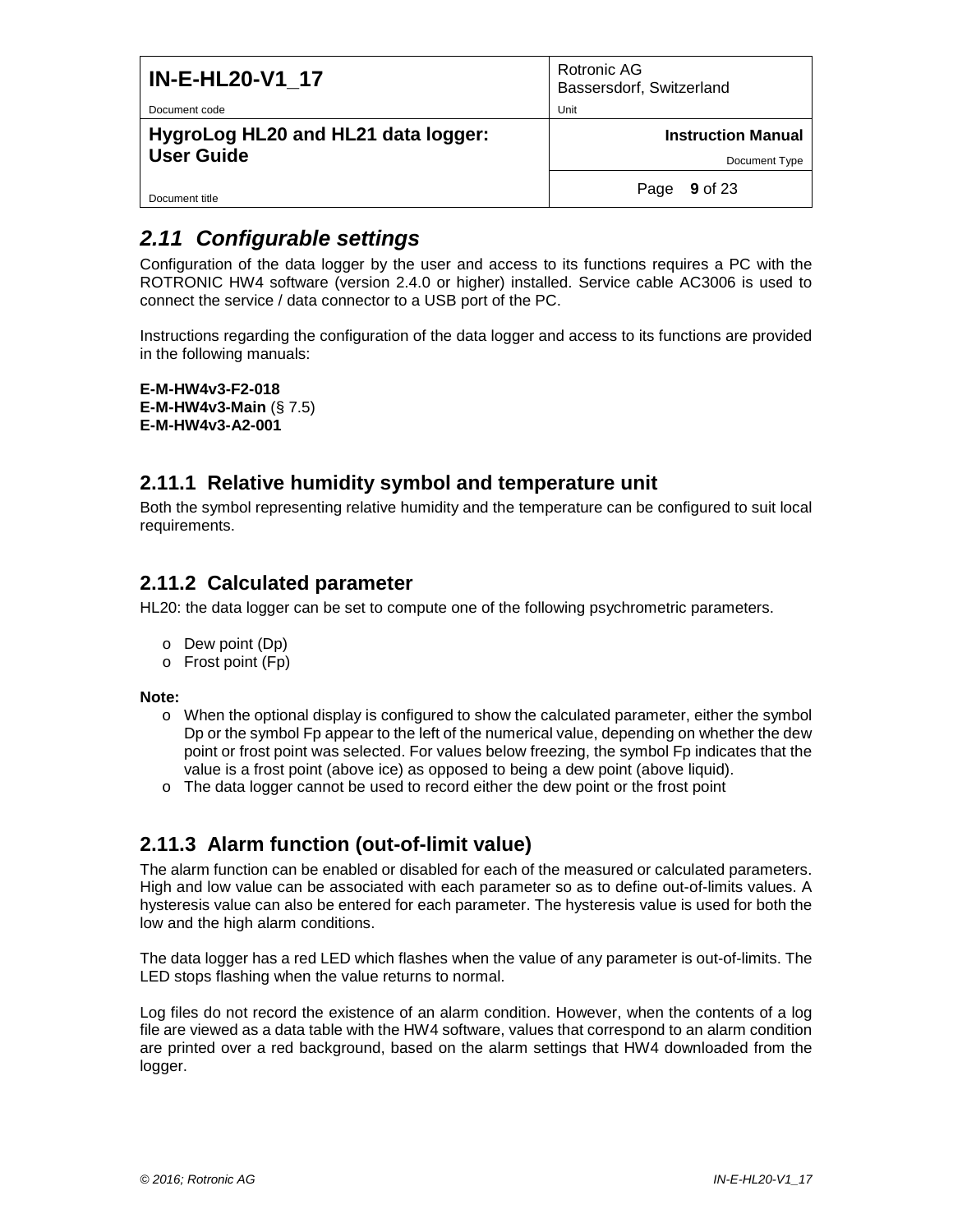| <b>IN-E-HL20-V1 17</b>                                   | Rotronic AG<br>Bassersdorf, Switzerland |
|----------------------------------------------------------|-----------------------------------------|
| Document code                                            | Unit                                    |
| HygroLog HL20 and HL21 data logger:<br><b>User Guide</b> | <b>Instruction Manual</b>               |
|                                                          | Document Type                           |
| Document title                                           | 10 of 23<br>Page                        |

### **2.11.4 Display-Sleep function**

Using the Display Sleep function can substantially extend the lifetime of the battery. When the Display Sleep function is active, the LC display of the data logger stays blank.

The optional display of the data logger can be set to be always on. In this case, the display can be turned on and off manually with the function key. The display can also be set to automatically go blank after 1, 5, 10 or 20 minutes.

The data logger suspends the Display Sleep function whenever the function key is pressed. The function is also suspended when the data logger is connected to the USB port of a PC by means of cable AC3006.

## <span id="page-9-0"></span>*2.12 Factory default settings*

| <b>Configurable Settings</b> | <b>Factory default</b>                                     |
|------------------------------|------------------------------------------------------------|
| Unit system                  | Metric, except USA: English                                |
| Psychrometric calculation    | No calculation                                             |
| Display resolution           | 1 decimal                                                  |
| Display Sleep function       | Enabled, display automatically turns off after 1<br>minute |
| Display backlight            | Off                                                        |
| Displayed parameters         | %RH and temperature or temperature only                    |
| Communication protocol       | <b>RO-ASCII</b>                                            |
| Device name                  | Instrument model                                           |

| <b>Functions</b>                  | <b>Factory default</b>                 |
|-----------------------------------|----------------------------------------|
| Humidity / temperature adjustment | Enabled                                |
| Device write protection           | Disabled                               |
| Limit humidity to 100 %RH         | Enabled                                |
| Out-of-limit value alarm          | <b>Disabled</b>                        |
| Data recording                    | Stopped (loop mode - 10 min. interval) |
| Major sensor failure alarm        | Enabled (cannot be disabled)           |
| Simulator mode                    | <b>Disabled</b>                        |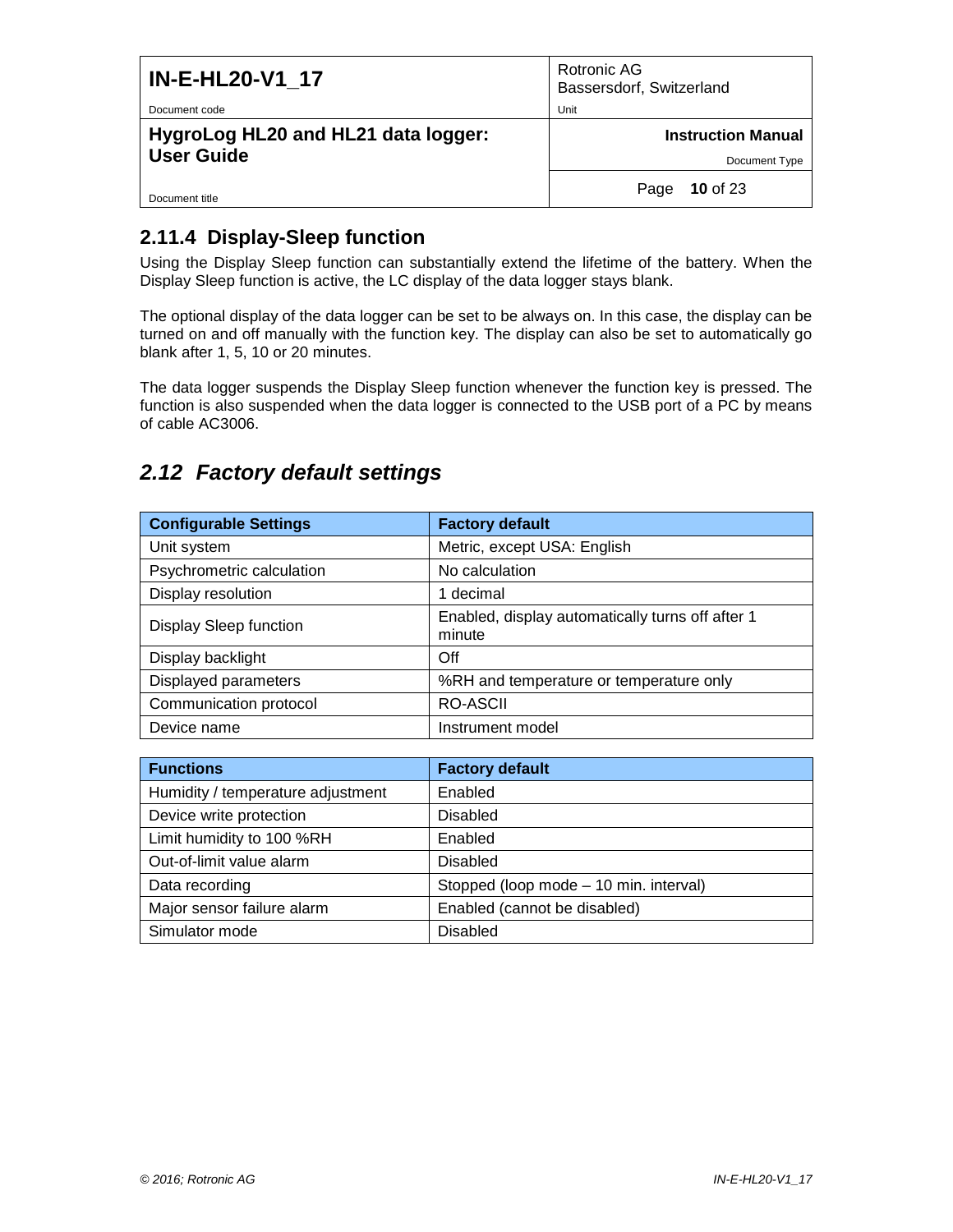| <b>IN-E-HL20-V1 17</b>              | Rotronic AG<br>Bassersdorf, Switzerland |
|-------------------------------------|-----------------------------------------|
| Document code                       | Unit                                    |
| HygroLog HL20 and HL21 data logger: | <b>Instruction Manual</b>               |
| <b>User Guide</b>                   | Document Type                           |
| Document title                      | Page 11 of 23                           |

# <span id="page-10-0"></span>*2.13 Data logging*

#### **Function overview:**

The main characteristics of the data logging function are as follows:

- o Relative humidity values are recorded with a resolution of 0.1%RH
- o Temperature values are recorded with a resolution of 0.05˚C / 0.09˚F
- o Memory capacity: 20,000 single values or value pairs
- o Adjustable log interval: from 5 seconds to 1 hour, in increments of 5 seconds
- o Two data recording modes: Loop and Start-Stop

#### **Note:**

Any recorded data present in the data logger memory is automatically erased whenever a new recording session is started.

#### **Data recording modes:**

**Loop**: when the memory is full the logger dumps the oldest data sample and keeps recording. The memory retains the most recent data.

**Start-Stop**: the logger stops recording data as soon as the memory is full

Data recording can be stopped at any time by pressing on the function key (long key press) or with the ROTRONIC HW4 software.

#### **Recorded parameters:**

Depending on the model, the data logger records either temperature only or relative humidity and temperature. A calculated value such as dew point cannot be recorded by the HL20 but it can be added to the humidity and temperature data after downloading the recorded data to a PC with the HW4 software. See the following HW4 manual: **E-M-HW4v3-F2-018**

#### **Date and time:**

The data logger has an internal real time clock that is used to associate a date and time stamp with each data record.

When data recording is either started or stopped using the ROTRONIC HW4 software, the real time clock is automatically synchronized with the PC clock.

#### **Log file format (data download to a PC with HW4):**

The recorded data can be saved as a file to a PC using either HW4 or another communications software. When using HW4, the file can be either formatted as a text file (extension TXT) or as an encrypted binary file (extension LOG). The LOG file format can only be read with HW4 and complies with the FDA / GAMP rules regarding electronic records and electronic signatures.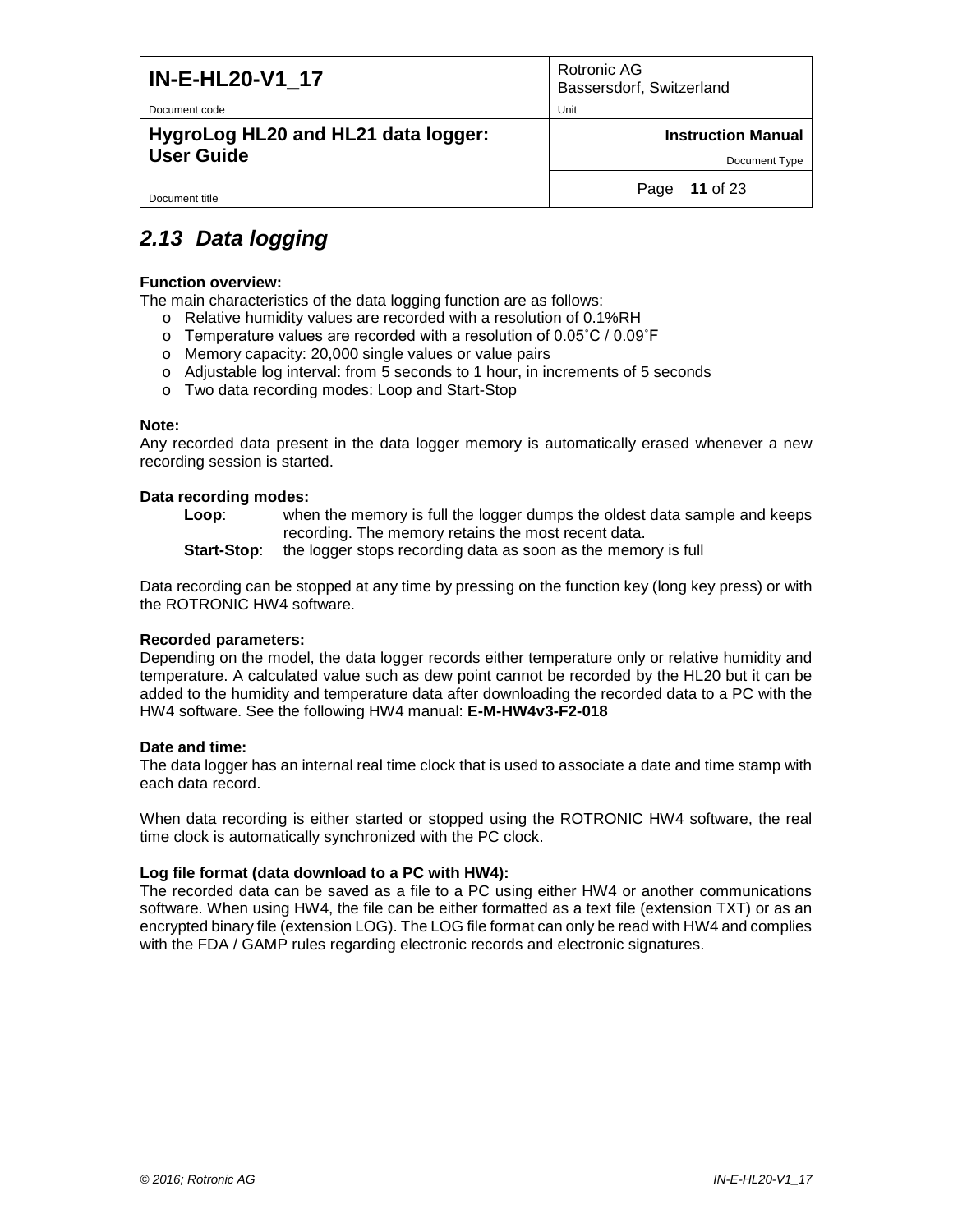| <b>IN-E-HL20-V1_17</b>              | Rotronic AG<br>Bassersdorf, Switzerland |
|-------------------------------------|-----------------------------------------|
| Document code                       | Unit                                    |
| HygroLog HL20 and HL21 data logger: | <b>Instruction Manual</b>               |
| <b>User Guide</b>                   | Document Type                           |
| Document title                      | <b>12 of 23</b><br>Page                 |

# <span id="page-11-0"></span>**3. Operation**

<span id="page-11-1"></span>*3.1 Front panel with optional display*



The LC display has a backlight which can enabled or disabled as part of the data logger configuration. When the backlight is enabled, it turns on for a few seconds after pressing on the function key.

The upper line corresponds to relative humidity or dew / frost point and the bottom line corresponds to temperature. In the event of an alarm (out-of-limit value) the display shows the symbol **[ ! ]** to the right of the value and the LED indicator flashes red.

In addition to the measured values, the display also provides information such as battery charge and data logger status.



For configuration instructions see the following HW4 manual: **E-M-HW4v3-F2-018**.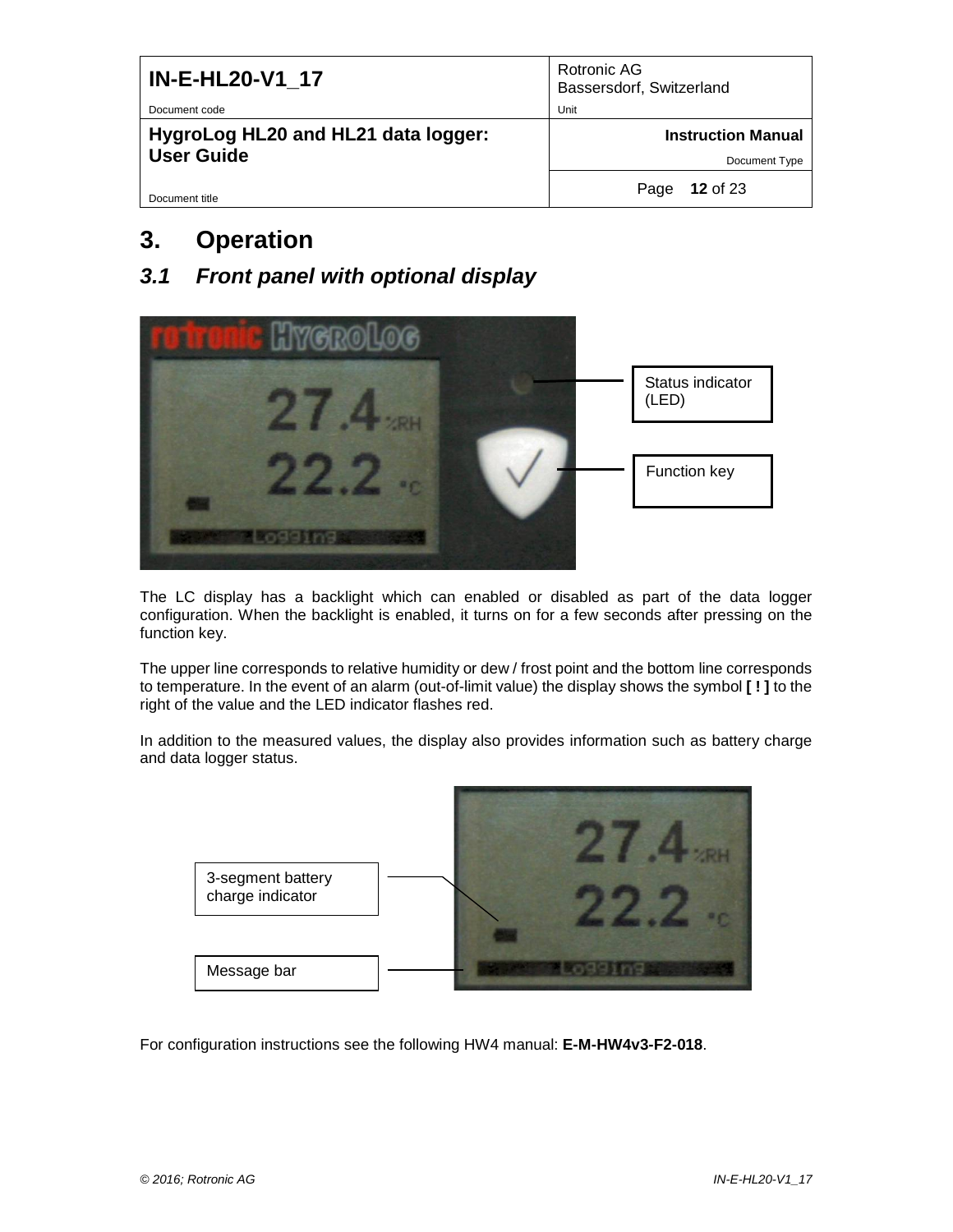| <b>IN-E-HL20-V1_17</b>              | Rotronic AG<br>Bassersdorf, Switzerland |
|-------------------------------------|-----------------------------------------|
| Document code                       | Unit                                    |
| HygroLog HL20 and HL21 data logger: | <b>Instruction Manual</b>               |
| <b>User Guide</b>                   | Document Type                           |
| Document title                      | 13 of 23<br>Page                        |

# <span id="page-12-0"></span>*3.2 Initial start-up*

### **3.2.1 Battery compartment**

The battery compartment is located on the back panel and can be opened after loosening the screw that holds the cover in place





Insert three fresh AA alkaline batteries in the battery compartment. Be sure to observe the polarity.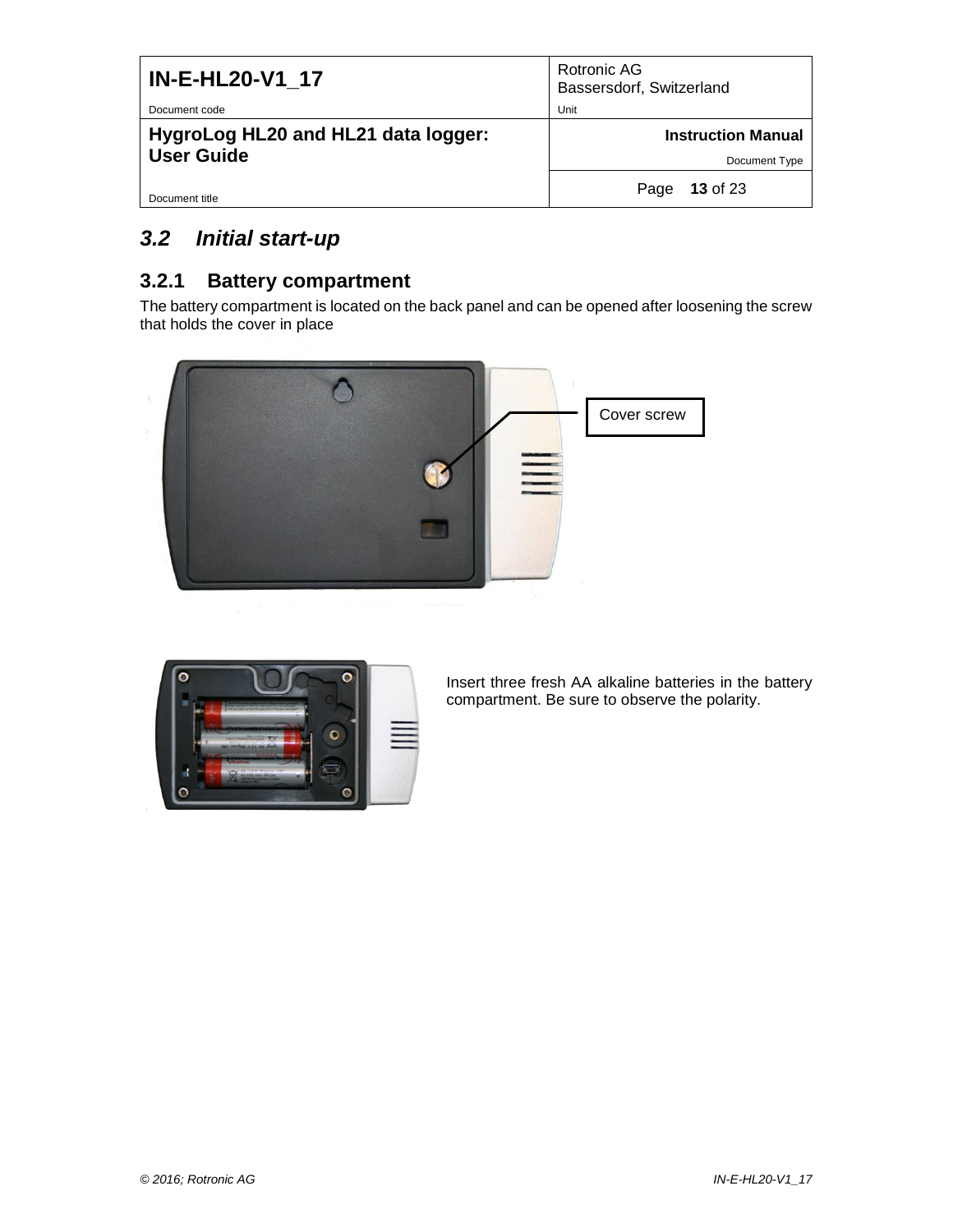| <b>IN-E-HL20-V1 17</b>                               | Rotronic AG<br>Bassersdorf, Switzerland |
|------------------------------------------------------|-----------------------------------------|
| Document code<br>HygroLog HL20 and HL21 data logger: | Unit<br><b>Instruction Manual</b>       |
| <b>User Guide</b>                                    | Document Type                           |
| Document title                                       | <b>14</b> of 23<br>Page                 |

### **3.2.2 Initial configuration (all models)**

#### *Required Hardware and software*

- o PC with the ROTRONIC HW4 software installed (version 2.4.0 or higher)
- o Cable AC3006 or equivalent (connects the data logger service / data connector to a PC USB port)

#### **IMPORTANT:**

After installing the HW4 software and prior to running HW4, connect cable AC3006 to a USB port of the PC. The PC will detect the cable and ask for the appropriate driver. The ROTRONIC USB driver (ftdibus.inf) is located in a folder named USB\_Driver which is in the HW4 installation folder. For detailed instructions see documents **E-M-HW4v3-Main** (§ 7.3: USB port) and **E-M-HW4v3-F2-018**

#### *Setting the Real Time Clock (required configuration step)*

The real time clock of the data logger should be set to agree with the date and time of the HW4 PC.



Use cable AC3006 to connect the data logger to a USB port of the HW4 PC. Start HW4 and discover the data logger by selecting with the mouse the following command in the menu bar: Devices and Groups > Search for Master Devices > USB Masters.

When the Data logger icon appears, left click with the mouse on the (–) sign located to the left of the icon. This displays the functional modules available for the data logger. Click on the Device Manager module. For additional instructions, see document **E-M-HW4v3-F2-018**.

#### *Other initial configuration steps*

Other initial configuration steps include the following:

- o Temperature measurement unit
- o Log interval
- o Recording mode (start-stop or loop)

For additional instructions, see document **E-M-HW4v3-F2-018**.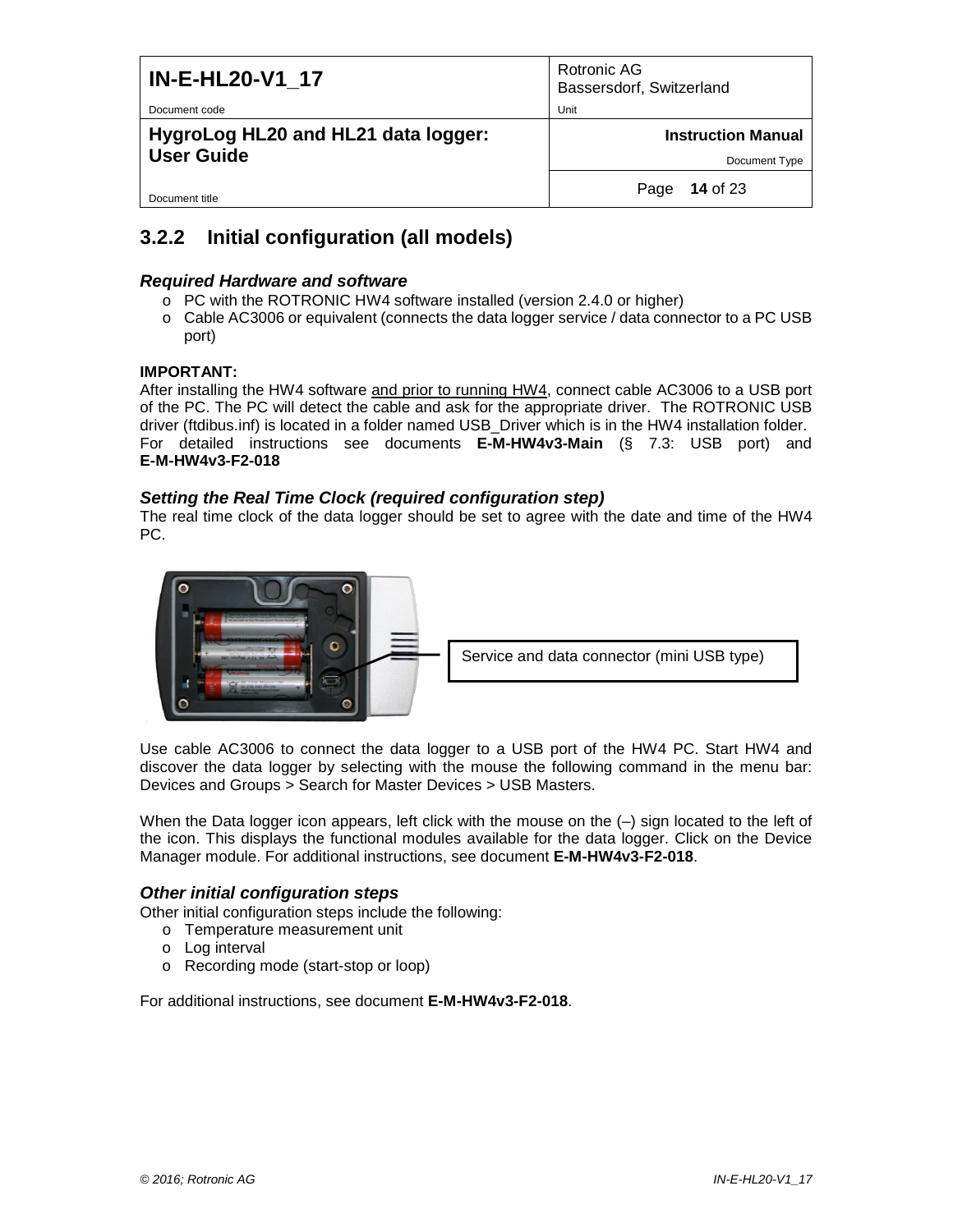| <b>IN-E-HL20-V1 17</b>                                   | Rotronic AG<br>Bassersdorf, Switzerland    |
|----------------------------------------------------------|--------------------------------------------|
| Document code                                            | Unit                                       |
| HygroLog HL20 and HL21 data logger:<br><b>User Guide</b> | <b>Instruction Manual</b><br>Document Type |
| Document title                                           | 15 of 23<br>Page                           |

### **3.2.3 Optional display configuration**

To conserve battery power, models with a display are shipped with the Display Sleep function enabled (set to 1 minute) and with the display backlight disabled. When configured in this manner the data logger can record data for extended periods of time

For additional instructions regarding the configuration of the display, see document **E-M-HW4v3-F2-018**.

## <span id="page-14-0"></span>*3.3 Recording and displaying data (models without display)*



To start or stop recording data, press on the function key for a few seconds. When the data logger is recording data, the status indicator flashes green every 5 seconds

The ROTRONIC HW4 software is required to view the measured or calculated data on a PC monitor. Connect the data logger to the HW4 PC as explained under "Initial Start-up". HW4 is also required to download and save the recorded data to disk. For additional instructions, see document **E-M-HW4v3-F2-018**.

# <span id="page-14-1"></span>*3.4 Displaying and recording data (models with display)*

#### *Displaying data*

When the display sleep function is enabled, the display goes blank after some time in order to conserve battery power.



To view the measured or calculated data, press briefly on the function key. When the display sleep function is not enabled, the display can be manually turned off by pressing briefly on the function key.

#### *Start or stop recording data*



To start or stop recording data, press on this key for a few seconds. When the data logger is recording data, this is indicated by the display message bar and by the LED indicator flashes green every 5 seconds

The ROTRONIC HW4 software is required to view the measured or calculated data on a PC monitor. Connect the data logger to the HW4 PC as explained under "Initial Start-up". HW4 is also required to download and save the recorded data to disk. For additional instructions, see document **E-M-HW4v3-F2-018**.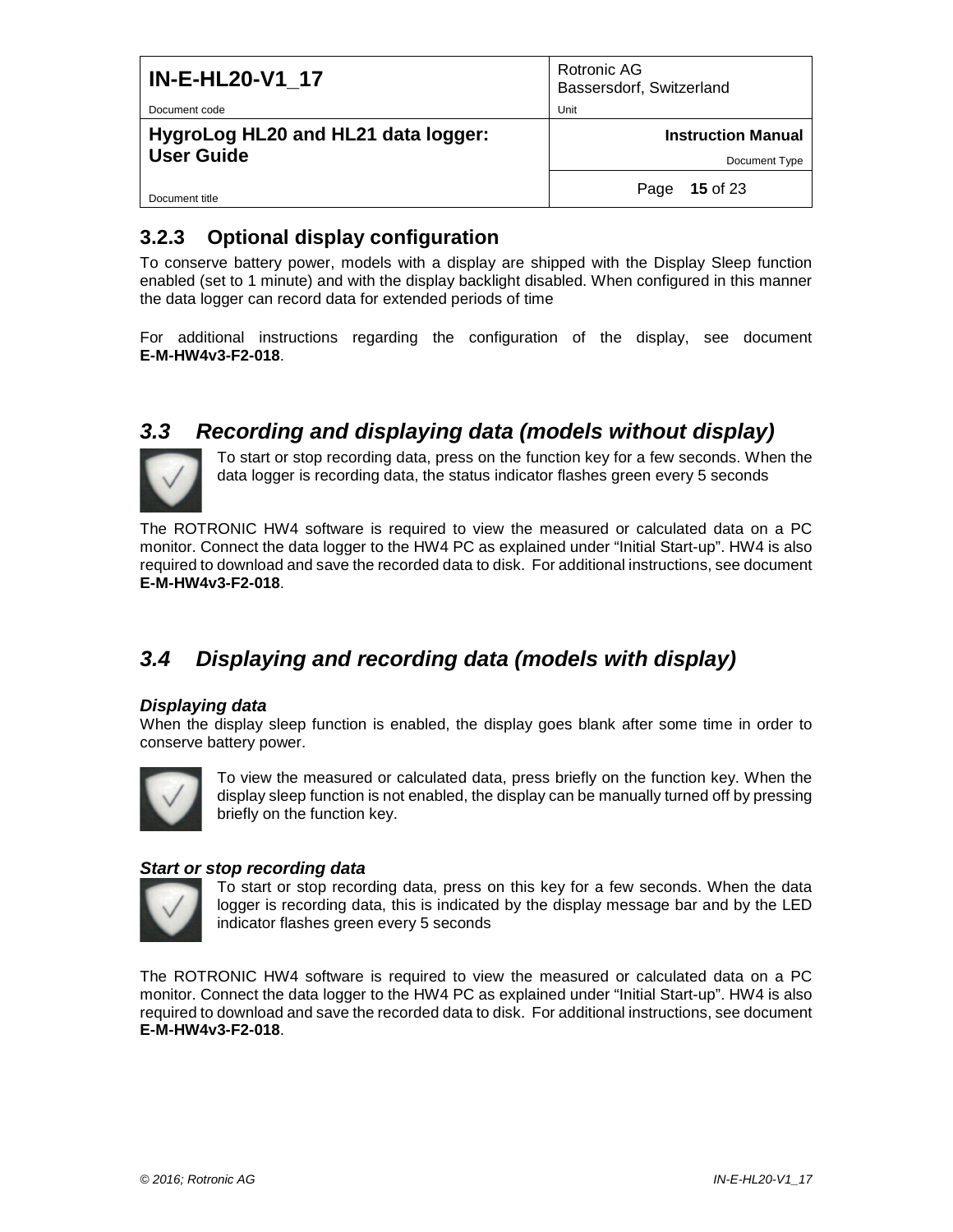| <b>IN-E-HL20-V1 17</b>                                   | Rotronic AG<br>Bassersdorf, Switzerland |
|----------------------------------------------------------|-----------------------------------------|
| Document code                                            | Unit                                    |
| HygroLog HL20 and HL21 data logger:<br><b>User Guide</b> | <b>Instruction Manual</b>               |
|                                                          | Document Type                           |
| Document title                                           | 16 of 23<br>Page                        |

## <span id="page-15-0"></span>*3.5 Practical advice for measuring temperature and humidity*

The most common source of error when measuring relative humidity is a difference between the temperature of the probe and the temperature of the environment. At a humidity condition of 50 %RH, a temperature difference of 1°C (1.8 °F) typically results in an error of 3 %RH on relative humidity.

When using the data logger, it is good practice to allow for sufficient for temperature equilibration with the environment. The larger the initial temperature difference between the probe and the environment to be measured, the more time temperature equilibration requires. This can be monitored with the optional display.

In extreme situations, condensation may occur on the sensors when the data logger is colder than the environment. As long as the humidity / temperature limits of the humidity sensor are not exceeded, condensation does not alter the calibration of the sensor. However, the sensor has to dry out before it can provide a valid measurement.

Non-moving air is an excellent insulator. When there is no air movement, surprising differences in temperature and humidity can noted over short distances. Air movement at the probe generally results in measurements that are both faster and more accurate.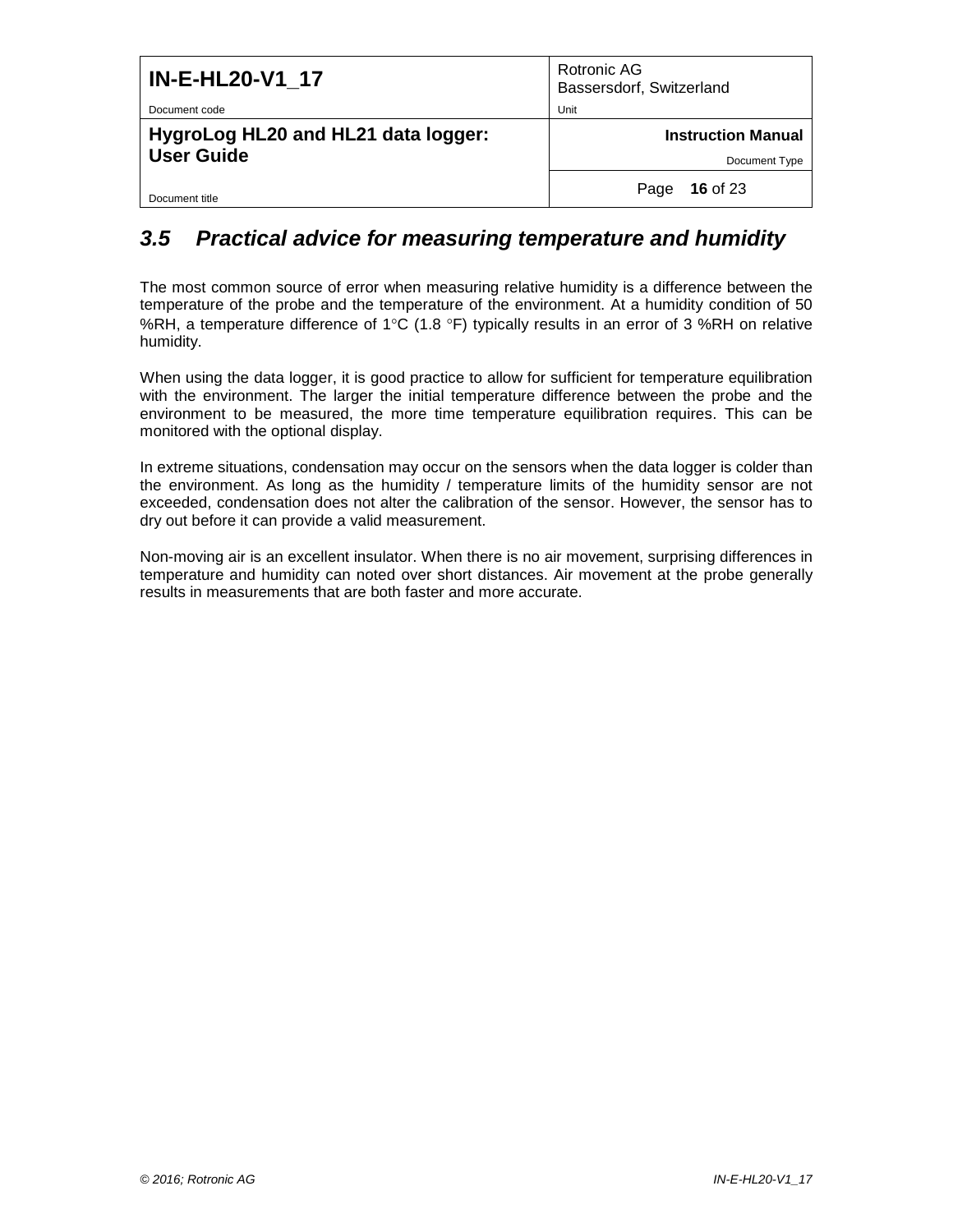| <b>IN-E-HL20-V1_17</b>              | Rotronic AG<br>Bassersdorf, Switzerland |
|-------------------------------------|-----------------------------------------|
| Document code                       | Unit                                    |
| HygroLog HL20 and HL21 data logger: | <b>Instruction Manual</b>               |
| <b>User Guide</b>                   | Document Type                           |
| Document title                      | Page 17 of 23                           |

# <span id="page-16-0"></span>**4. Maintenance**

### <span id="page-16-1"></span>*4.1 Periodic calibration check*

Both the Pt 100 RTD temperature sensor and associated electronics are very stable and should not require any calibration after the initial factory adjustment.

Long term stability of the ROTRONIC Hygromer humidity sensor is typically better than 1 %RH per year. For maximum accuracy, calibration of the HL20 should be verified every 6 to 12 months. Applications where the data logger is exposed to significant pollution may require more frequent verifications.

#### **Note:**

Calibrating and adjusting the data logger typically require a humidity-temperature generator or other specialized equipment that may not be available to all users.

#### **Procedure for adjusting the data logger with the ROTRONIC HW4 software:**

- o Use cable AC3006 to connect the service connector of the data logger to the USB port of a PC with the ROTRONIC HW4 software installed. Note that the ROTRONIC USB driver must be installed on the PC as explained in the HW4 manual **E-M-HW4v3-Main**
- o Start HW4 on the PC and search for the data logger (HW4 Main Menu Bar > Devices and Groups > Search for USB Masters).
- $\circ$  After finding the data logger with HW4, expand the device tree to see the data logger functions. Select **Probe Adjustment**.
- o For further instructions see HW4 manual **E-M-HW4v3-A2-001**

## <span id="page-16-2"></span>*4.2 Firmware updates*

Firmware updates will be available on the ROTRONIC website for downloading. Firmware files are given a name that shows both to which device the file applies and the version number of the firmware. All firmware files have the extension HEX. Procedure for updating the firmware:

- o Use cable AC3006 to connect the service connector of the data logger to the USB port of a PC with the ROTRONIC HW4 software installed. Note that the ROTRONIC USB driver must be installed on the PC as explained in the HW4 manual **E-M-HW4v3-Main**
- o Copy the firmware update file from the ROTRONIC website to the PC.
- $\circ$  Start HW4 software on the PC and search for the data logger (HW4 Main Menu Bar  $>$ Devices and Groups > Search for USB Masters).
- o After finding the data logger, expand the device tree to see the data logger functions. Select Device Manager. In the Device Manager menu bar select Tools > Firmware Update. For instructions see document **E-M-HW4v3-F2-018**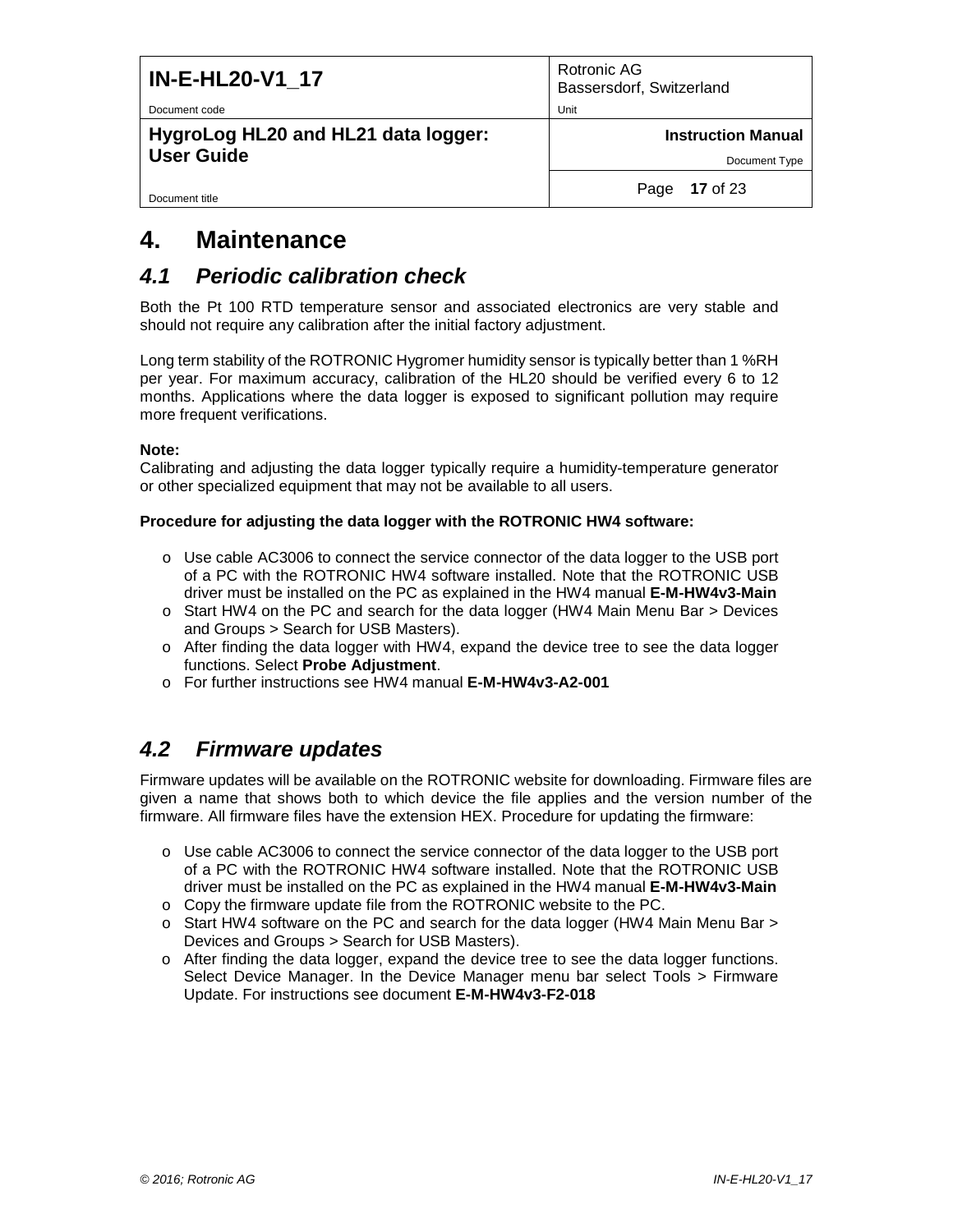| <b>IN-E-HL20-V1 17</b>              | Rotronic AG<br>Bassersdorf, Switzerland |
|-------------------------------------|-----------------------------------------|
| Document code                       | Unit                                    |
| HygroLog HL20 and HL21 data logger: | <b>Instruction Manual</b>               |
| <b>User Guide</b>                   | Document Type                           |
| Document title                      | <b>18 of 23</b><br>Page                 |

# <span id="page-17-0"></span>**5. Technical data**

# <span id="page-17-1"></span>*5.1 Specifications*

| General                | <b>HL20 / HL21</b>                                                                                                                                                                                              |
|------------------------|-----------------------------------------------------------------------------------------------------------------------------------------------------------------------------------------------------------------|
| Device type            | Humidity-temperature data logger with internal sensor(s)                                                                                                                                                        |
| Battery type           | $3 \times AA$ (1.5 V) alkaline                                                                                                                                                                                  |
| Battery life time      | Depends on log interval and other settings. Examples based on a 30<br>minutes log interval:<br>Models w/o LC display: 20 months<br>Models with LC display, display sleep function set to 1 minute: 13<br>months |
| Low battery indication | Yes (with HW4 software or with optional display)                                                                                                                                                                |

| <b>Humidity measurement</b>   | <b>HL20</b>                                                                |
|-------------------------------|----------------------------------------------------------------------------|
| Sensor                        | ROTRONIC Hygromer <sup>®</sup> IN1                                         |
| Measuring range               | $0100$ %RH                                                                 |
| Measurement accuracy at 23 °C | $±1.3$ %RH @ 010 %RH<br>$\pm 0.8$ %RH @ 1060 %RH<br>$±1.3$ %RH @ 60100 %RH |
| Repeatability                 | 0.3 %RH                                                                    |
| Long term stability           | $<$ 1 %RH / year                                                           |
| Response time                 | Typical 3 min. (depends on air flow)                                       |

| <b>Temperature measurement</b> | <b>HL20 / HL21</b>                    |
|--------------------------------|---------------------------------------|
| Sensor                         | Pt100 RTD, IEC 751 class A            |
| Measuring range                | $-1060^{\circ}$ C                     |
| Measurement accuracy at 23 °C  | $\pm 0.3$ °C                          |
| Repeatability                  | $0.05^{\circ}$ C                      |
| Long term stability            | $< 0.1$ °C / year                     |
| Response time                  | Typical 10 min. (depends on air flow) |

| <b>Calculated parameters</b> | <b>HL20</b>                                    |  |
|------------------------------|------------------------------------------------|--|
| Psychrometric calculations   | Dew or frost point (user configurable setting) |  |

| Start-up time and data refresh rate | <b>HL20 / HL21</b> |
|-------------------------------------|--------------------|
| Start-up time                       | 1.9s (typical)     |
| Data refresh rate                   | 1.7s (typical)     |

| Data recording and download | <b>HL20 / HL21</b>                                                                                          |
|-----------------------------|-------------------------------------------------------------------------------------------------------------|
| Recorded parameter(s)       | HL20: relative humidity and temperature, HL21: temperature                                                  |
| Recording media             | Internal EEPROM non volatile, not removable                                                                 |
| Recording capacity          | HL20: 20,000 value pairs, HL21: 20,000 values                                                               |
| Real time clock             | Integrated, accuracy 2 s/year                                                                               |
| Logging modes               | Start-stop (recording stops when memory is full<br>Loop: oldest data is dumped to make room for latest data |
| Log interval                | Min. 5 sec, up to 1 hour in 5 sec. increments                                                               |
| Interface for data download | Internal connector, located under protective cover                                                          |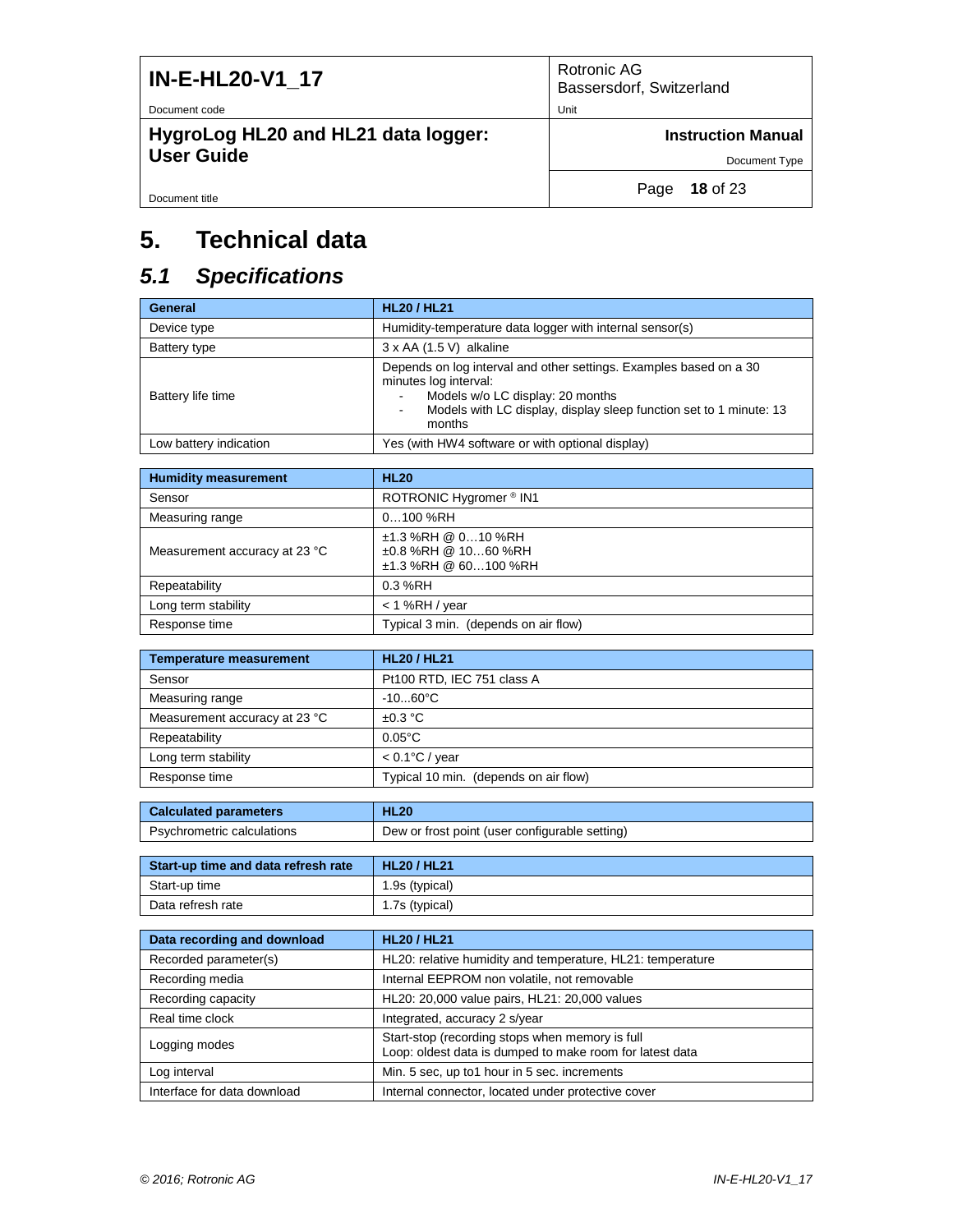| <b>IN-E-HL20-V1 17</b>              | Rotronic AG<br>Bassersdorf, Switzerland |
|-------------------------------------|-----------------------------------------|
| Document code                       | Unit                                    |
| HygroLog HL20 and HL21 data logger: | <b>Instruction Manual</b>               |
| <b>User Guide</b>                   | Document Type                           |
| Document title                      | <b>19 of 23</b><br>Page                 |

| Service and data connector   | <b>HL20 / HL21</b>                                 |
|------------------------------|----------------------------------------------------|
| Interface type               | UART (Universal Asynchronous Receiver Transmitter) |
| Maximum service cable length | 5 m (16.4 ft)                                      |

| <b>General specifications</b> | <b>HL20 / HL21</b>                                                                                  |
|-------------------------------|-----------------------------------------------------------------------------------------------------|
| Optional display              | LC, 1 or 2 decimals resolution, backlight, alarm and low battery indication                         |
| <b>LED</b> indicator          | 5 sec, green flash when recording data<br>5 sec. red flash for out-of-limit value or logger problem |
| Housing material              | ABS                                                                                                 |
| Housing protection grade      | HL20: IP 40, HL21: IP65                                                                             |
| Overall dimensions            | 130 x 72 x 32 mm (5.1 x 2.8 x 1.3")                                                                 |
| Weight                        | About 210 g (7.4 oz)                                                                                |

| <b>Conformity with standards</b> | <b>HL20 / HL21</b>                                                                                       |
|----------------------------------|----------------------------------------------------------------------------------------------------------|
| CE / EMC immunity                | <b>EMC Directive:</b><br>until 20.04.2016: 2004/108/EG<br>from 20.04.2016: 2014/30/EU                    |
|                                  | EN 61000-6-1: 2007, EN 61000-6-2: 2005<br>EN 61000-6-3: 2007+A1:2011+AC:2012, EN 61000-6-4: 2007+A1:2011 |
|                                  | Performance criterion: www.rotronic.com                                                                  |
| Solder type                      | Lead free (RoHS directive 2011/65/EU)                                                                    |
| FDA / GAMP directives            | compatible                                                                                               |

| <b>Environmental limits</b> | <b>HL20 / HL21</b>                                                                          |
|-----------------------------|---------------------------------------------------------------------------------------------|
| <b>Operating limits</b>     | $-1060$ °C (models w/o display), $050$ °C (models with display)<br>0100 %RH, non condensing |
| Critical environments       | Humidity sensor: as per DV04-14.0803.02 - Critical chemicals                                |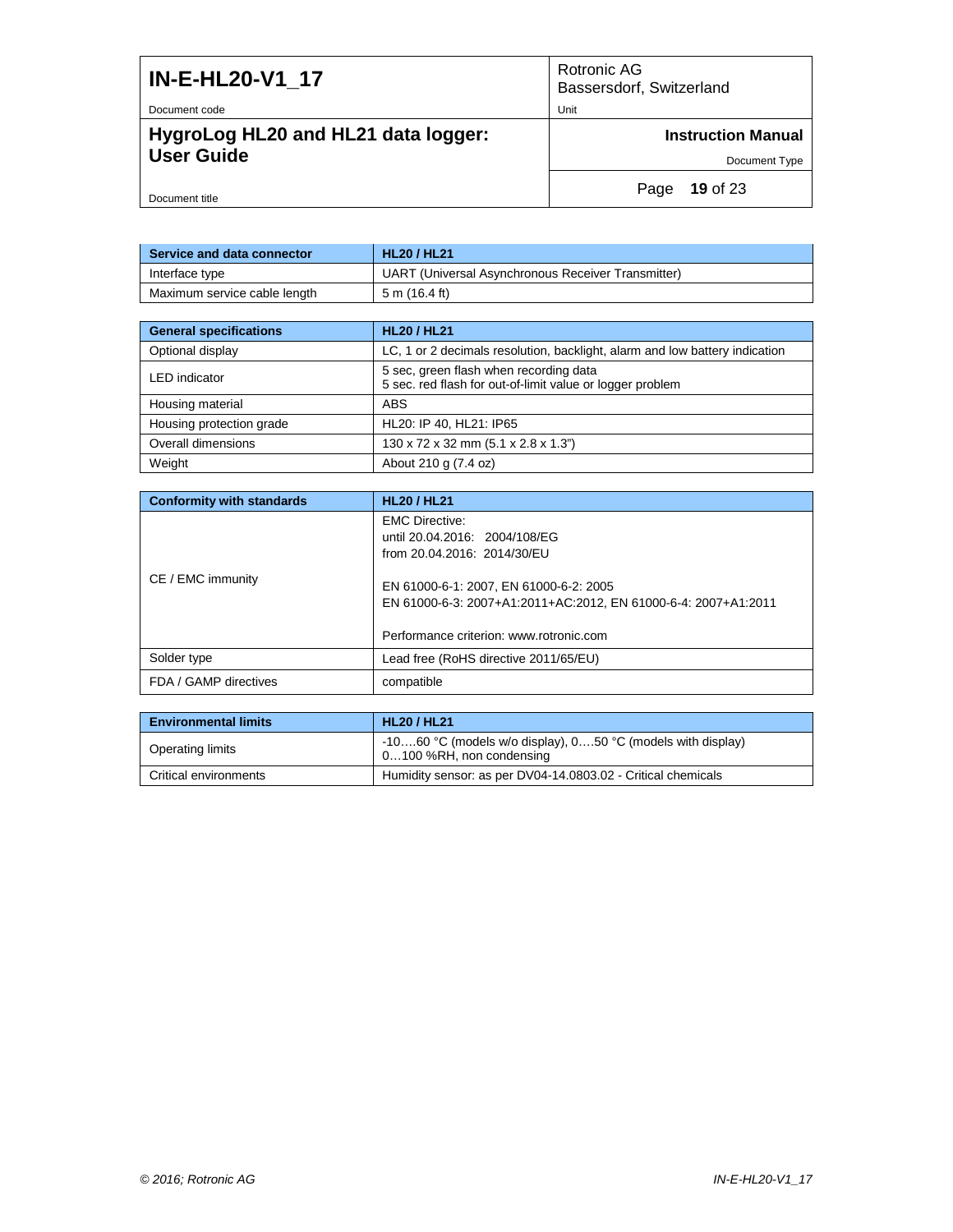| <b>IN-E-HL20-V1 17</b>                                   | Rotronic AG<br>Bassersdorf, Switzerland |
|----------------------------------------------------------|-----------------------------------------|
| Document code                                            | Unit                                    |
| HygroLog HL20 and HL21 data logger:<br><b>User Guide</b> | <b>Instruction Manual</b>               |
|                                                          | Document Type                           |
| Document title                                           | $20$ of 23<br>Page                      |

# <span id="page-19-0"></span>*5.2 Dew point accuracy*

The HL20 can be configured to calculate either the dew point or frost point based on the measurement of relative humidity and temperature. The accuracy of this conversion varies, depending on the humidity and temperature conditions as shown in the graph below:



**Example**: at a temperature of 20 ˚C, a dew point value of -37 ˚C is measured with an accuracy of ± 1.0 ˚C or better.

#### **DP/FP Accucary**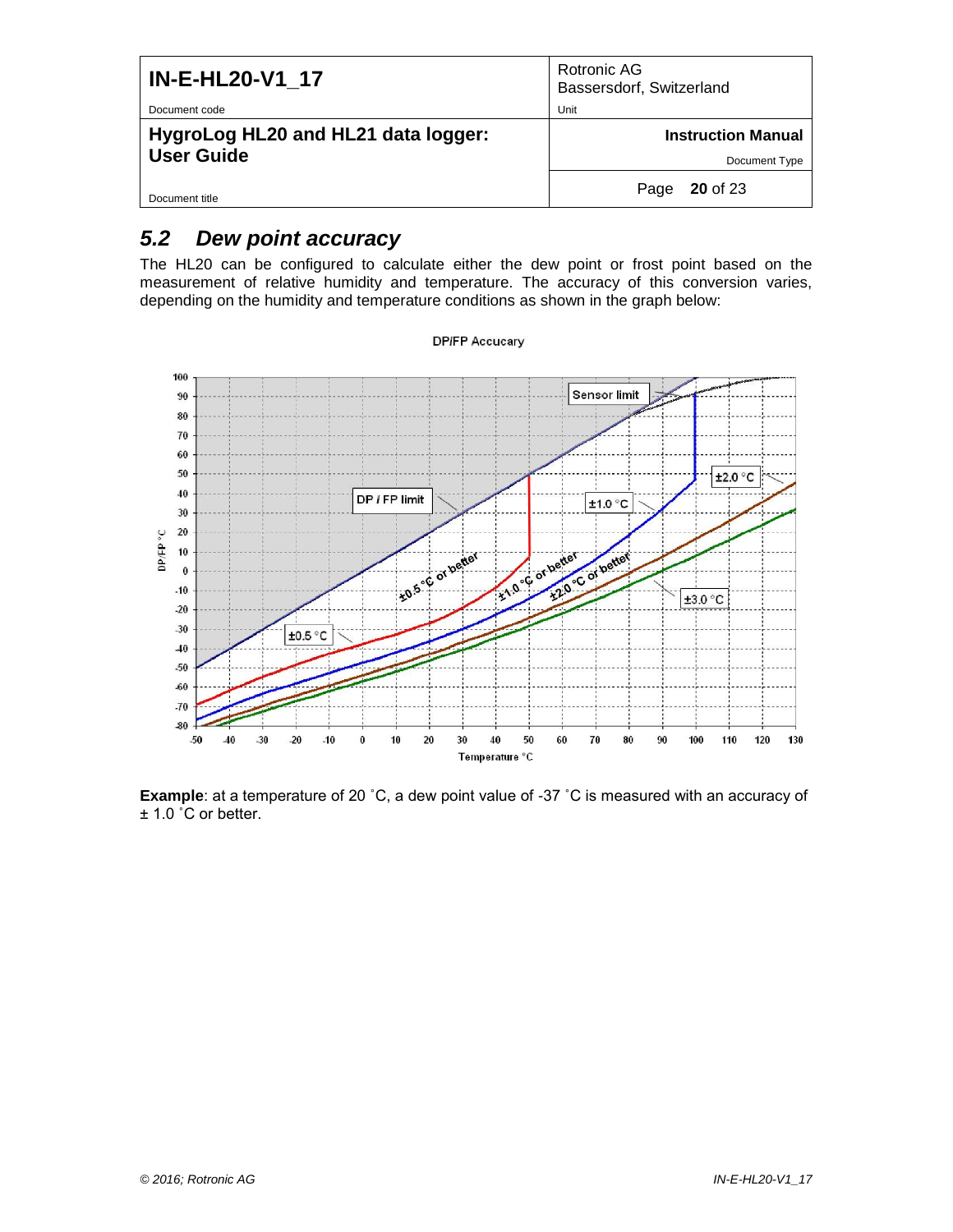| <b>IN-E-HL20-V1_17</b>                                   | Rotronic AG<br>Bassersdorf, Switzerland |
|----------------------------------------------------------|-----------------------------------------|
| Document code                                            | Unit                                    |
| HygroLog HL20 and HL21 data logger:<br><b>User Guide</b> | <b>Instruction Manual</b>               |
|                                                          | Document Type                           |
| Document title                                           | Page 21 of 23                           |

# <span id="page-20-0"></span>**6. Accessories**

For accessories and parts such as the HW4 configuration software, service cables, calibration accessories and spare dust filters, please see document **E-M-HC2-accessories.**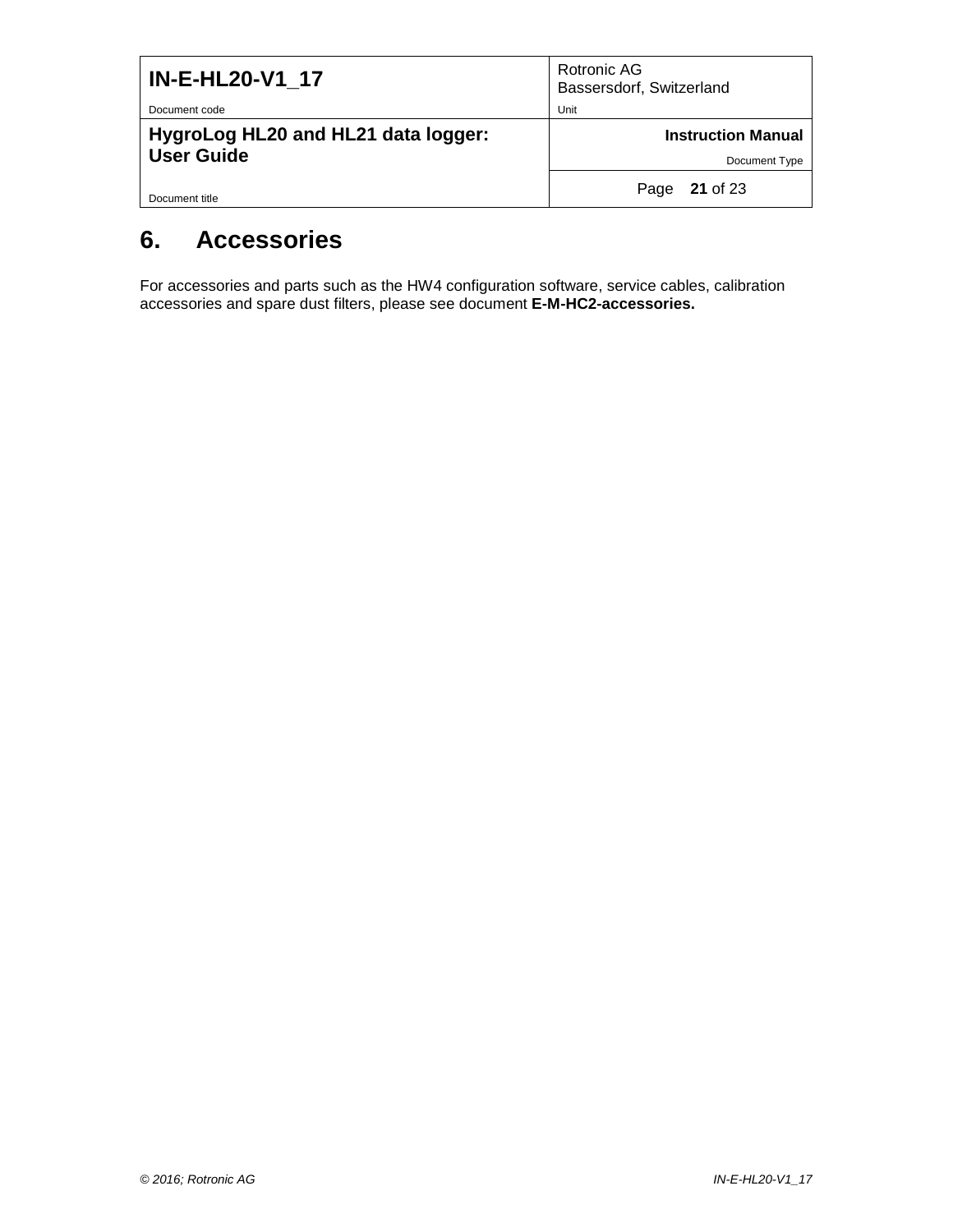| <b>IN-E-HL20-V1_17</b>              | Rotronic AG<br>Bassersdorf, Switzerland |
|-------------------------------------|-----------------------------------------|
| Document code                       | Unit                                    |
| HygroLog HL20 and HL21 data logger: | <b>Instruction Manual</b>               |
| <b>User Guide</b>                   | Document Type                           |
| Document title                      | Page 22 of 23                           |

# <span id="page-21-0"></span>**7. Supporting documents**

| <b>Document File Name</b> | <b>Contents</b>                                                                                       |  |
|---------------------------|-------------------------------------------------------------------------------------------------------|--|
| E-M-HC2-accessories       | Accessories and parts for probes, indicators and transmitters                                         |  |
| $E-M-HW4v3-DIR$           | List of the HW4 manuals                                                                               |  |
| E-M-HW4v3-Main            | HW4 software version 3: General instructions and functions<br>common to all devices                   |  |
| E-M-HW4v3-F2-018          | HW4 software version 3: Device Manager and Data Logging -<br>HL20 / HL21 data logger                  |  |
| E-M-HW4v3-A2-001          | HW4 software version 3: Probe Adjustment function AirChip<br>3000 devices                             |  |
| <b>E-M-AC3000-CP</b>      | AirChip 3000 Communication Protocol                                                                   |  |
| <b>E-M-CalBasics</b>      | Temperature and humidity calibration basics<br>Instructions for using the ROTRONIC humidity standards |  |
| E-T-HumiDefs              | <b>Humidity Definitions</b>                                                                           |  |

#### **Note:**

All document file names have an extension corresponding to the document release number. This extension is not shown in the above table.